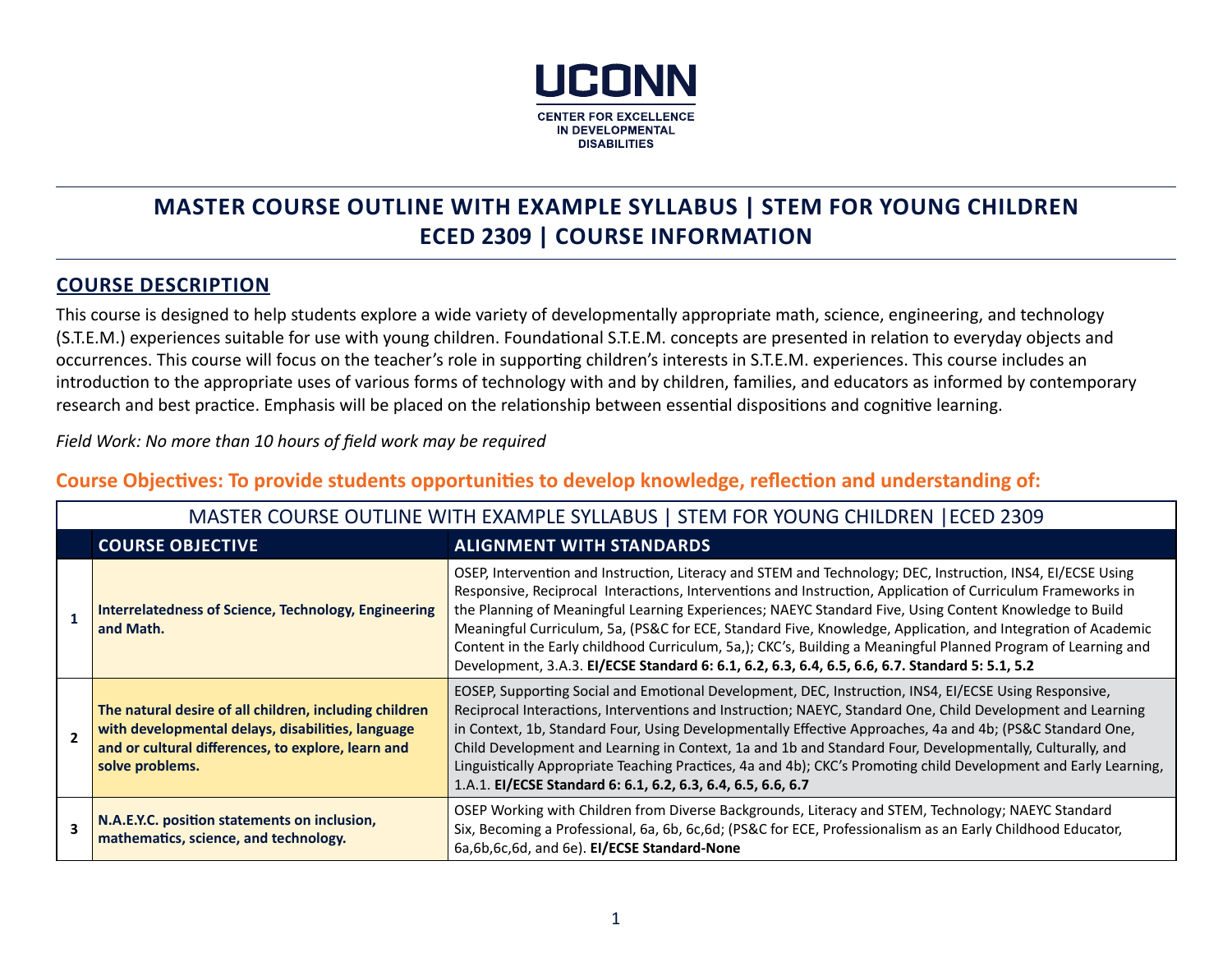| MASTER COURSE OUTLINE WITH EXAMPLE SYLLABUS   STEM FOR YOUNG CHILDREN   ECED 2309 |                                                                                                                                                  |                                                                                                                                                                                                                                                                                                                                                                                                                                                                                                                                                                                                                                                                                                                                                                                                                                                                                                                                                                                                                       |  |  |
|-----------------------------------------------------------------------------------|--------------------------------------------------------------------------------------------------------------------------------------------------|-----------------------------------------------------------------------------------------------------------------------------------------------------------------------------------------------------------------------------------------------------------------------------------------------------------------------------------------------------------------------------------------------------------------------------------------------------------------------------------------------------------------------------------------------------------------------------------------------------------------------------------------------------------------------------------------------------------------------------------------------------------------------------------------------------------------------------------------------------------------------------------------------------------------------------------------------------------------------------------------------------------------------|--|--|
|                                                                                   | <b>COURSE OBJECTIVE</b>                                                                                                                          | <b>ALIGNMENT WITH STANDARDS</b>                                                                                                                                                                                                                                                                                                                                                                                                                                                                                                                                                                                                                                                                                                                                                                                                                                                                                                                                                                                       |  |  |
| 4                                                                                 | <b>Developmental theories and foundational concepts</b><br>in each category of S.T.E.M.                                                          | OSEP Literacy and STEM, Technology; EI/ECSE Child Development and Early Learning, , Application of Curriculum<br>Frameworks in the Planning of Meaningful Learning Experiences,; NAEYC Standard One, Promoting child<br>Development and Early Learning, 1b; Standard Five, Using Content Knowledge to Build Content Knowledge,<br>5a and 5b; (PS&C for ECE, Knowledge, Application and Integration of Academic Content in the Early Childhood<br>Curriculum, 5a and 5b); CKC's Promoting Child Development & Early Learning 1.B.3. El/ECSE Standard 1: 1.1, 1.2,<br>1.3, 1.4. Standard 5: 5.1, 5.2                                                                                                                                                                                                                                                                                                                                                                                                                    |  |  |
| 5                                                                                 | An inclusive environment conducive to S.T.E.M.<br>enrichment.                                                                                    | OSEP Intervention and Instruction, Technology, Literacy and STEM; DEC, Instruction. INS4, Environments,<br>E4; EI/ESCE Using Responsive, Reciprocal Interactions, Interventions and Instruction; NAEYC Standard One,<br>Promoting Child Development and Early Learning, 1b; Standard Four, Using Developmentally Effective<br>Approaches, 4b; (PS&C for ECE Standard One, Child Development and Learning in Context, 1c, and Standard Four,<br>Developmentally, Culturally, and Linguistically Appropriate Teaching Practices, 4b and 4c). El/ECSE Standard 6:<br>6.1, 6.2, 6.3, 6.4, 6.5, 6.6, 6.7                                                                                                                                                                                                                                                                                                                                                                                                                   |  |  |
| 6                                                                                 | The use of developmentally appropriate technology<br>(including hardware and software) by children and<br>adults including assistive technology. | OSEP Intervention and Instruction and Technology; DEC Instruction, INS4; Environments, E4 EI/ECSE, Using<br>Responsive, Reciprocal Interactions, Interventions and Instruction, Application of Curriculum Frameworks in<br>the Planning of Meaningful Learning Experiences; NAEYC Standard Four, Using Developmentally Effective.<br>Approaches 4b and 4c; Standard Five, Using Content Knowledge to Build Meaningful. Curriculum, 5a; (PS&C for<br>ECE Standard Four Developmentally, Culturally, and Linguistically Appropriate Teaching Practices, 4b and Standard<br>5, Knowledge, Application and Integration of Academic Content in the Early Childhood Curriculum, 5a, 5b); El/<br>ECSE Standard 6: 6.1, 6.2, 6.3, 6.4, 6.5, 6.6, 6.7. Standard 5: 5.1, 5.2                                                                                                                                                                                                                                                    |  |  |
| $\overline{\mathbf{z}}$                                                           | The use of Loose Parts, books, and other no/low-cost<br>multi-cultural and diverse materials to teach S.T.E.M.<br>foundational concepts.         | OSEP. Literacy and STEM; DEC, Instruction, INS4; EI/ECSE. Application of Curriculum Frameworks in the Planning<br>of Meaningful Learning Experiences; NAEYC Standard One, Promoting Child Development and Early Learning, 1c;<br>Standard Four, Using Developmentally Effective Approaches 4b and 4c; Standard Five, Using Content Knowledge<br>to Build Meaningful Curriculum, 5c (PS&C for ECE Standard One, child Development and Early Learning in<br>Context, 1c, Standard Four Developmentally, Culturally, and Linguistically Appropriate Teaching Practices, 4b<br>and 4c and Standard 5, Knowledge, Application and Integration of Academic Content in the Early Childhood<br>Curriculum, 5a); CKC Building a Meaningful Planned Program of Learning and Development, 3.A.3. El/ECSE<br><b>Standard 5: 5.1, 5.2</b>                                                                                                                                                                                          |  |  |
| 8                                                                                 | The Cycle of Intentional Teaching for developing<br>S.T.E.M. experiences.                                                                        | OSEP Observing and Collecting Data for Progress Monitoring, Intervention and Instruction, Literacy and<br>STEM; DEC, Assessment, A9, Instruction, INS4, ; EI/ECSE Assessment Processes, Using Responsive, Reciprocal<br>Interactions, Interventions and Instruction, Application of Curriculum Frameworks in the Planning of Meaningful<br>Learning Experiences; NAEYC Standard Three, Observing, Documenting and Assessing to Support Young<br>children and Families, 3b, Standard Five, Using Content Knowledge to Build Meaningful Curriculum, 5c; (PS&C<br>for ECE Standard Three, Child Observation, Documentation and Assessment, 3a, Standard Five, Knowledge,<br>Application and Integration of Academic Content in the Early Childhood Curriculum, 5b and 5c); CKC's, Observing,<br>Documenting and Assessing, 4.A.3, Building Meaningful Planned Program of Learning and Development, 3.A.3.<br>El/ECSE Standard 4: 4.1, 4.2, 4.3, 4.4. Standard 6: 6.1, 6.2, 6.3, 6.4, 6.5, 6.6, 6.7. Standard 5: 5.1, 5.2 |  |  |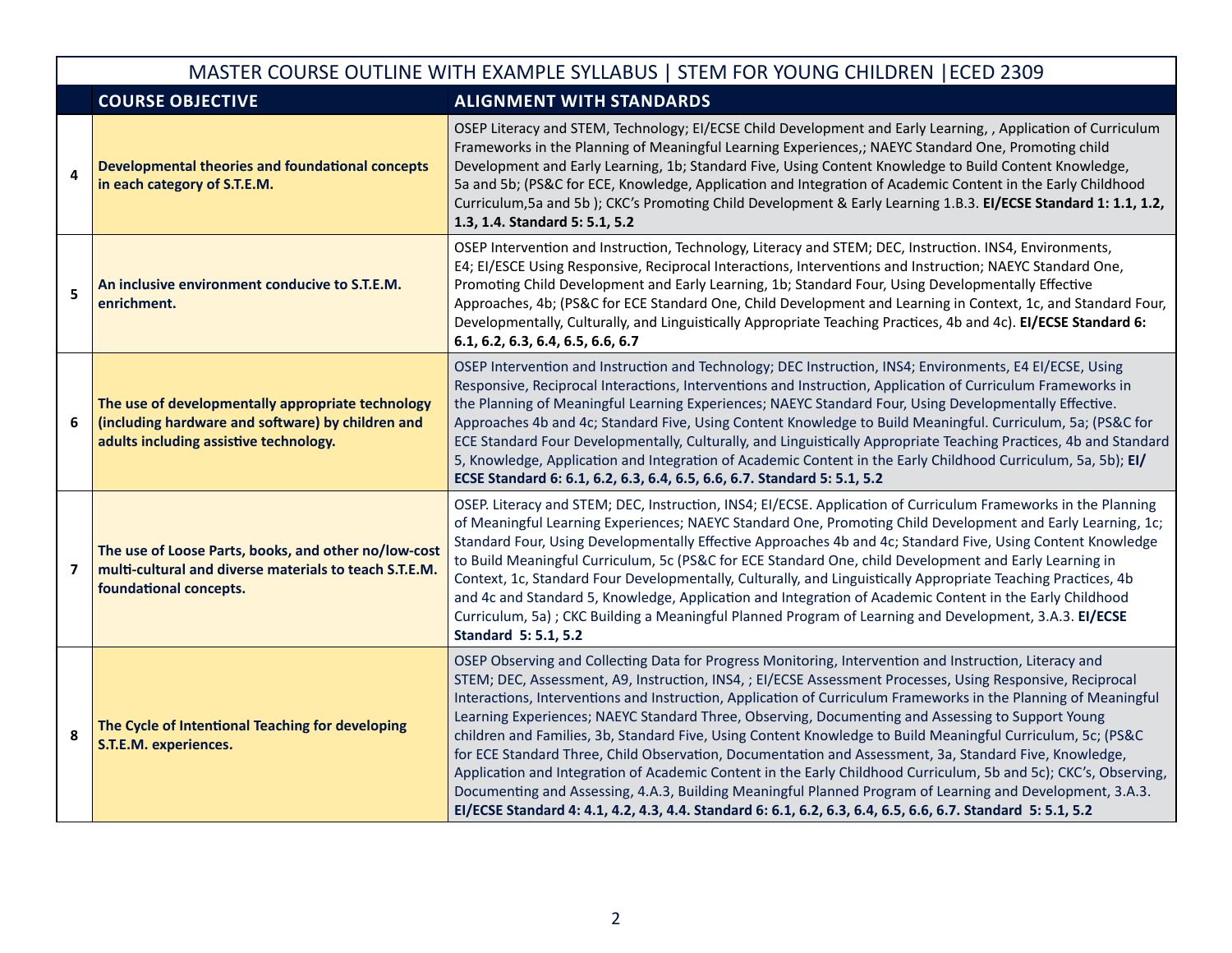## MASTER COURSE OUTLINE WITH EXAMPLE SYLLABUS | STEM FOR YOUNG CHILDREN |ECED 2309

### **COURSE OBJECTIVE ALIGNMENT WITH STANDARDS**

| 9  | The CT Early Learning Development Standards and<br>other research based Early Learning Standards as<br>a guide to create experiences and activities which<br>provide all children with opportunities to:<br>a. express wonder, ask questions and seek answers<br>b. recognize and solve problems through active<br>exploration, including trial and error and<br>interacting with the environment, materials,<br>peers, and adults<br>c. organize and express their understanding of<br>common properties and attributes of things<br>d. recognize that STEM concepts exist in everyday<br>situations/environments | OSEP Intervention and Instruction, Literacy and STEM; DEC Instruction INS4; EI/ECSE Using Responsive, Reciprocal<br>Interactions, Interventions and Instruction and Application of Curriculum Frameworks in the Planning of<br>Meaningful Learning Experiences; NAEYC, Standard Four, Using Developmentally Effective Approaches 4b and 4c;<br>Standard Five, Using Content Knowledge to Build Meaningful Curriculum, 5a, 5b and 5c (PS&C for ECE Standard<br>Four Developmentally, Culturally, and Linguistically Appropriate Teaching Practices, 4b and 4c and Standard 5,<br>Knowledge, Application and Integration of Academic Content in the Early Childhood Curriculum, 5a, 5b and 5c);<br>CKC Building a Meaningful Planned Program of Learning and Development, 3.A.3. El/ECSE Standard 6: 6.1, 6.2,<br>6.3, 6.4, 6.5, 6.6, 6.7. Standard 5: 5.1, 5.2 |
|----|--------------------------------------------------------------------------------------------------------------------------------------------------------------------------------------------------------------------------------------------------------------------------------------------------------------------------------------------------------------------------------------------------------------------------------------------------------------------------------------------------------------------------------------------------------------------------------------------------------------------|---------------------------------------------------------------------------------------------------------------------------------------------------------------------------------------------------------------------------------------------------------------------------------------------------------------------------------------------------------------------------------------------------------------------------------------------------------------------------------------------------------------------------------------------------------------------------------------------------------------------------------------------------------------------------------------------------------------------------------------------------------------------------------------------------------------------------------------------------------------|
| 10 | Teaching strategies for all children, including children<br>with developmental delays, disabilities, language and<br>or cultural differences, that aid in the development<br>of S.T.E.M. skills and knowledge.                                                                                                                                                                                                                                                                                                                                                                                                     | OSEP Intervention and Instruction, Literacy and STEM, DEC, Instruction INS 4; EI/ECSE Using Responsive,<br>Reciprocal Interactions, Interventions and Instruction; NAEYC Standard Four, Using Developmentally Effective<br>Approaches 4b and 4c (PS&C for ECE Standard Four, Developmentally, Culturally, and Linguistically Appropriate<br>Teaching Practices, 4b and 4c). El/ECSE Standard 6: 6.1, 6.2, 6.3, 6.4, 6.5, 6.6, 6.7                                                                                                                                                                                                                                                                                                                                                                                                                             |
| 11 | <b>Developmentally Appropriate S.T.E.M. Experiences</b><br>based on developmental theories that stimulate<br>all children's curiosity, including children with<br>developmental delays, disabilities, language and or<br>cultural differences.                                                                                                                                                                                                                                                                                                                                                                     | OSEP Intervention and Instruction, Literacy and STEM; DEC Instruction INS4; EI/ECSE Using Responsive, Reciprocal<br>Interactions, Interventions and Instruction and Application of Curriculum Frameworks in the Planning of<br>Meaningful Learning Experiences; NAEYC, Standard Four, Using Developmentally Effective Approaches 4b and 4c;<br>Standard Five, Using Content Knowledge to Build Meaningful Curriculum, 5a, 5b and 5c (PS&C for ECE Standard<br>Four Developmentally, Culturally, and Linguistically Appropriate Teaching Practices, 4b and 4c and Standard 5,<br>Knowledge, Application and Integration of Academic Content in the Early Childhood Curriculum, 5a, 5b and 5c);<br>CKC Building a Meaningful Planned Program of Learning and Development, 3.A.3. El/ECSE Standard 6: 6.1, 6.2,<br>6.3, 6.4, 6.5, 6.6, 6.7. Standard 5: 5.1, 5.2 |
| 12 | The importance of the Home School connection in<br>S.T.E.M. learning and development.                                                                                                                                                                                                                                                                                                                                                                                                                                                                                                                              | OSEP, Working with Children and Families from Diverse Backgrounds, Engaging and Communicating with<br>Families; DEC, Family, FI and F6, EI/ECSE, Using Responsive, Reciprocal Interactions, Interventions and Instruction,<br>Partnering with Families, NAEYC, Standard Two, Building Family and Community Relationships, 2a, 2b and 2c;<br>(PS&C for ECE, Standard Two, Family-Teacher Partnerships and Community Connections, 2a, 2b and 2c); CKC's,<br>Building Family and Community Relationships. 5.A.1, and 5.A.2. El/ECSE Standard 6: 6.1, 6.2, 6.3, 6.4, 6.5, 6.6,<br>6.7. Standard 2: 2.1, 2.2, 2.3                                                                                                                                                                                                                                                  |
| 13 | Resources available for STEM experiences that can be<br>used to provide meaningful inclusion of all children.                                                                                                                                                                                                                                                                                                                                                                                                                                                                                                      | OSEP Collaborating; DEC Teaming & Collaboration TC2 and Environments, E4; NAEYC, Standard Six Becoming a<br>Professional;6a, 6c 6e (PS&C for ECE, Standard Six, Professionalism as an Early Childhood Educator, 6a, 6c and<br>6d); CKC's Promoting Child Development & Early Learning 1. B.3. El/ECSE Standard-None                                                                                                                                                                                                                                                                                                                                                                                                                                                                                                                                           |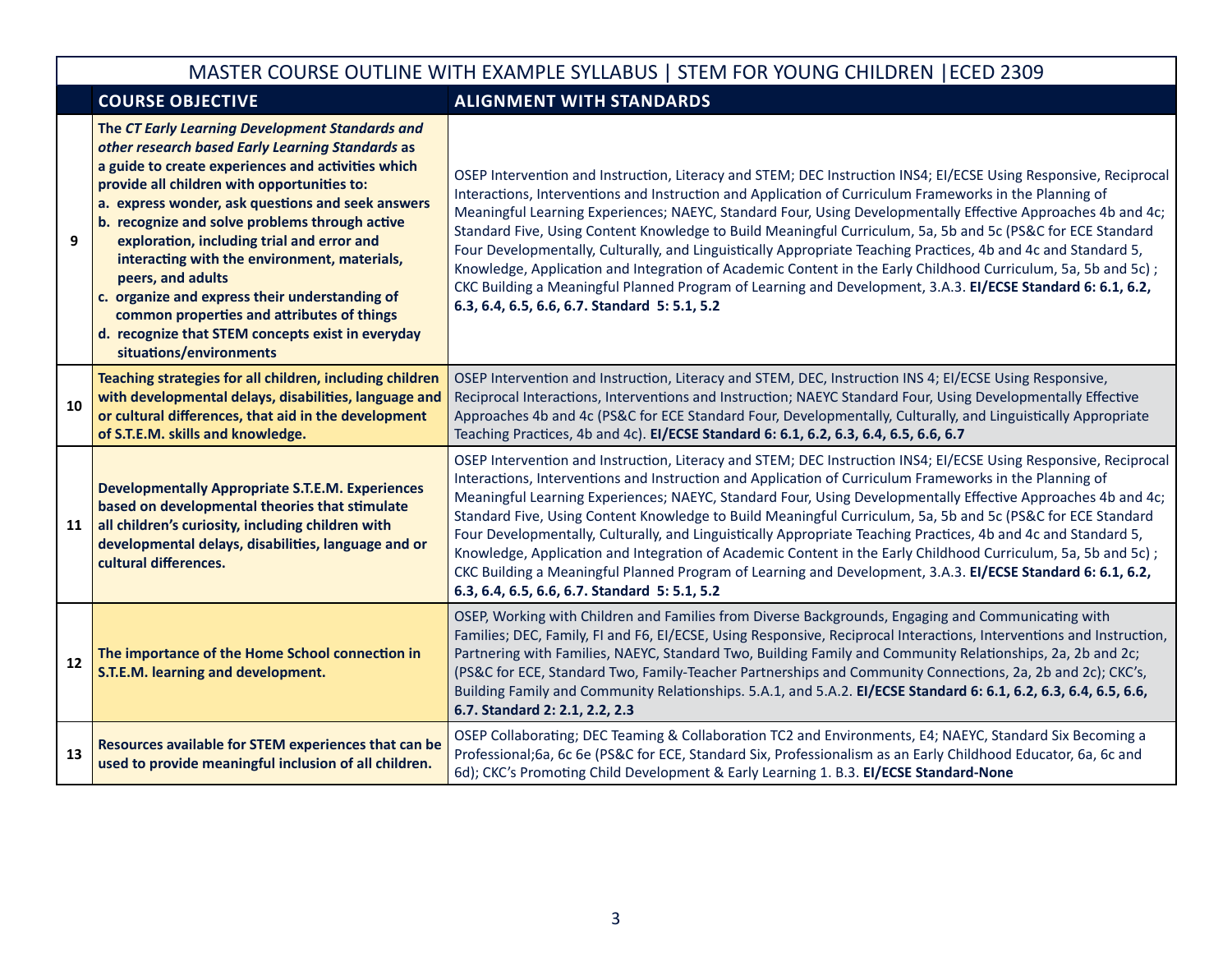# **Student Outcomes: Upon completion of this course, students will be able to:**

Г

|                | MASTER COURSE OUTLINE WITH EXAMPLE SYLLABUS   STEM FOR YOUNG CHILDREN   ECED 2309                                                                                                                                             |                                                                                                                                                                                                                                                                                                                                                                                                                                                                                                                                                                                                                                                                                                                                                                  |  |  |
|----------------|-------------------------------------------------------------------------------------------------------------------------------------------------------------------------------------------------------------------------------|------------------------------------------------------------------------------------------------------------------------------------------------------------------------------------------------------------------------------------------------------------------------------------------------------------------------------------------------------------------------------------------------------------------------------------------------------------------------------------------------------------------------------------------------------------------------------------------------------------------------------------------------------------------------------------------------------------------------------------------------------------------|--|--|
|                | <b>STUDENT OUTCOMES</b>                                                                                                                                                                                                       | <b>ALIGNMENT WITH STANDARDS</b>                                                                                                                                                                                                                                                                                                                                                                                                                                                                                                                                                                                                                                                                                                                                  |  |  |
| $\mathbf{1}$   | Describe the interrelatedness of Science, Technology,<br><b>Engineering and Math.</b>                                                                                                                                         | OSEP, Intervention and Instruction, Literacy and STEM and Technology; DEC, Instruction, INS4, EI/ECSE Using<br>Responsive, Reciprocal Interactions, Interventions and Instruction, Application of Curriculum Frameworks in<br>the Planning of Meaningful Learning Experiences; NAEYC Standard Five, Using Content Knowledge to Build<br>Meaningful Curriculum, 5a, (PS&C for ECE, Standard Five, Knowledge, Application, and Integration of Academic<br>Content in the Early childhood Curriculum, 5a,); CKC's, Building a Meaningful Planned Program of Learning and<br>Development, 3.A.3. EI/ECSE Standard 6: 6.1, 6.2, 6.3, 6.4, 6.5, 6.6, 6.7. Standard 5: 5.1, 5.2                                                                                         |  |  |
| $\overline{2}$ | Reflect on ways to support and encourage the<br>natural desires of all children including those with<br>developmental delays, disabilities, language and<br>or cultural differences, to explore, learn and solve<br>problems. | OSEP, Supporting Social and Emotional Development, DEC, Instruction, INS4, EI/ECSE Using Responsive,<br>Reciprocal Interactions, Interventions and Instruction; NAEYC, Standard One, Child Development and Learning<br>in Context, 1b, Standard Four, Using Developmentally Effective Approaches, 4a and 4b; (PS&C Standard One,<br>Child Development and Learning in Context, 1a and 1b and Standard Four, Developmentally, Culturally, and<br>Linguistically Appropriate Teaching Practices, 4a and 4b); CKC's Promoting child Development and Early Learning,<br>1.A.1. EI/ECSE Standard 6: 6.1, 6.2, 6.3, 6.4, 6.5, 6.6, 6.7                                                                                                                                 |  |  |
| 3              | Reflect on the N.A.E.Y.C. position statements on<br>inclusion, mathematics, science, and technology and<br>their impact on teaching and learning.                                                                             | OSEP Working with Children from Diverse Backgrounds, Literacy and STEM, Technology; NAEYC Standard<br>Six, Becoming a Professional, 6a, 6b, 6c, 6d; (PS&C for ECE, Professionalism as an Early Childhood Educator,<br>6a,6b,6c,6d, and 6e). El/ECSE Standard-None                                                                                                                                                                                                                                                                                                                                                                                                                                                                                                |  |  |
| $\overline{4}$ | <b>Identify developmental theories and foundational</b><br>concepts in each category of S.T.E.M.                                                                                                                              | OSEP Literacy and STEM, Technology; EI/ECSE Child Development and Early Learning, Application of Curriculum<br>Frameworks in the Planning of Meaningful Learning Experiences,; NAEYC Standard One, Promoting child<br>Development and Early Learning, 1b; Standard Five, Using Content Knowledge to Build Content Knowledge,<br>5a and 5b; (PS&C for ECE, Knowledge, Application and Integration of Academic Content in the Early Childhood<br>Curriculum, 5a and 5b); CKC's Promoting Child Development & Early Learning 1.B.3. El/ECSE Standard 1: 1.1, 1.2,<br>1.3, 1.4. Standard 5: 5.1, 5.2                                                                                                                                                                 |  |  |
| 5              | Analyze an environment for elements conducive to<br>S.T.E.M. enrichment and inclusion.                                                                                                                                        | OSEP Intervention and Instruction, Technology, Literacy and STEM; DEC, Instruction INS4, Environments,<br>E4; EI/ESCE Using Responsive, Reciprocal Interactions, Interventions and Instruction; NAEYC Standard One,<br>Promoting Child Development and Early Learning, 1b; Standard Four, Using Developmentally Effective<br>Approaches, 4b; (PS&C for ECE Standard One, Child Development and Learning in Context, 1c, and Standard Four,<br>Developmentally, Culturally, and Linguistically Appropriate Teaching Practices, 4b and 4c). El/ECSE Standard 6:<br>6.1, 6.2, 6.3, 6.4, 6.5, 6.6, 6.7                                                                                                                                                               |  |  |
| 6              | Choose and justify the use of developmentally<br>appropriate technology (including hardware and<br>software) by children and adults including assistive<br>technology.                                                        | OSEP Intervention and Instruction and Technology; DEC Instruction, INS4; Environments, E4 EI/ECSE, Using<br>Responsive, Reciprocal Interactions, Interventions and Instruction, Application of Curriculum Frameworks<br>in the Planning of Meaningful Learning Experiences; NAEYC Standard Four, Using Developmentally Effective<br>Approaches 4b and 4c; Standard Five, Using Content Knowledge to Build Meaningful Curriculum, 5a; (PS&C for<br>ECE Standard Four Developmentally, Culturally, and Linguistically Appropriate Teaching Practices, 4b and Standard<br>5, Knowledge, Application and Integration of Academic Content in the Early Childhood Curriculum, 5a, 5b); El/<br>ECSE Standard 6: 6.1, 6.2, 6.3, 6.4, 6.5, 6.6, 6.7. Standard 5: 5.1, 5.2 |  |  |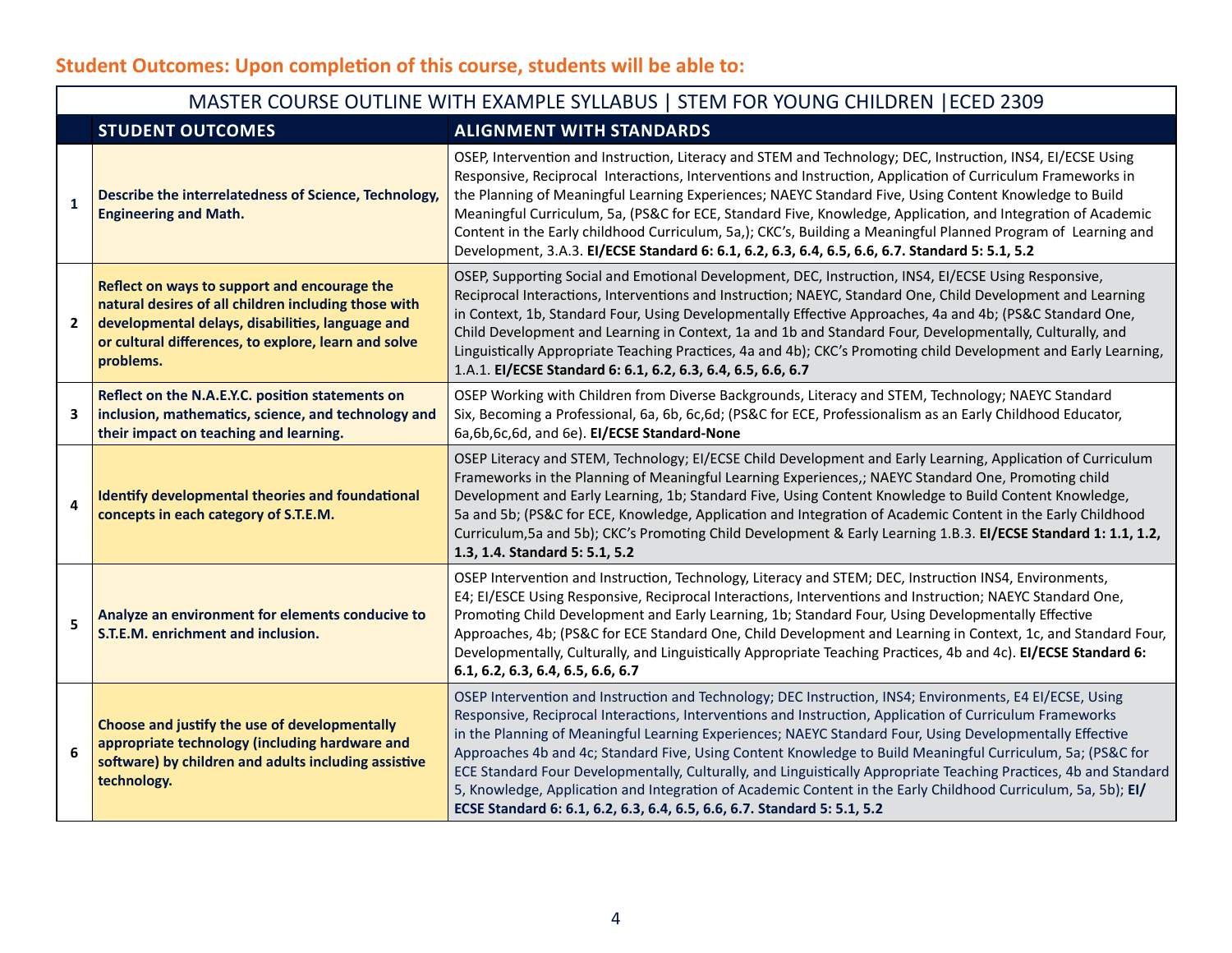|                         | MASTER COURSE OUTLINE WITH EXAMPLE SYLLABUS   STEM FOR YOUNG CHILDREN   ECED 2309                                                                                                                                                                                                                                                                                                                                                                                                                                                                                                                        |                                                                                                                                                                                                                                                                                                                                                                                                                                                                                                                                                                                                                                                                                                                                                                                                                                                                                                                                                                                                                       |  |  |
|-------------------------|----------------------------------------------------------------------------------------------------------------------------------------------------------------------------------------------------------------------------------------------------------------------------------------------------------------------------------------------------------------------------------------------------------------------------------------------------------------------------------------------------------------------------------------------------------------------------------------------------------|-----------------------------------------------------------------------------------------------------------------------------------------------------------------------------------------------------------------------------------------------------------------------------------------------------------------------------------------------------------------------------------------------------------------------------------------------------------------------------------------------------------------------------------------------------------------------------------------------------------------------------------------------------------------------------------------------------------------------------------------------------------------------------------------------------------------------------------------------------------------------------------------------------------------------------------------------------------------------------------------------------------------------|--|--|
|                         | <b>STUDENT OUTCOMES</b>                                                                                                                                                                                                                                                                                                                                                                                                                                                                                                                                                                                  | <b>ALIGNMENT WITH STANDARDS</b>                                                                                                                                                                                                                                                                                                                                                                                                                                                                                                                                                                                                                                                                                                                                                                                                                                                                                                                                                                                       |  |  |
| $\overline{\mathbf{z}}$ | Evaluate a variety of multicultural and diverse<br>materials and books for their effectiveness in<br>developing S.T.E.M. foundational concepts.                                                                                                                                                                                                                                                                                                                                                                                                                                                          | OSEP. Literacy and STEM; DEC, Instruction, INS4; EI/ECSE. Application of Curriculum Frameworks in the Planning<br>of Meaningful Learning Experiences; NAEYC Standard One, Promoting Child Development and Early Learning, 1c;<br>Standard Four, Using Developmentally Effective Approaches 4b and 4c; Standard Five, Using Content Knowledge<br>to Build Meaningful Curriculum, 5c (PS&C for ECE Standard One, child Development and Early Learning in<br>Context, 1c, Standard Four Developmentally, Culturally, and Linguistically Appropriate Teaching Practices, 4b<br>and 4c and Standard 5, Knowledge, Application and Integration of Academic Content in the Early Childhood<br>Curriculum, 5a); CKC Building a Meaningful Planned Program of Learning and Development, 3.A.3. El/ECSE<br><b>Standard 5: 5.1, 5.2</b>                                                                                                                                                                                          |  |  |
| 8                       | Examine the importance of each component of the<br>Cycle of Intentional Teaching for developing S.T.E.M.<br>experiences.                                                                                                                                                                                                                                                                                                                                                                                                                                                                                 | OSEP Observing and Collecting Data for Progress Monitoring, Intervention and Instruction, Literacy and<br>STEM; DEC, Assessment, A9, Instruction, INS4, ; EI/ECSE Assessment Processes, Using Responsive, Reciprocal<br>Interactions, Interventions and Instruction, Application of Curriculum Frameworks in the Planning of Meaningful<br>Learning Experiences; NAEYC Standard Three, Observing, Documenting and Assessing to Support Young<br>children and Families, 3b, Standard Five, Using Content Knowledge to Build Meaningful Curriculum, 5c; (PS&C<br>for ECE Standard Three, Child Observation, Documentation and Assessment, 3a, Standard Five, Knowledge,<br>Application and Integration of Academic Content in the Early Childhood Curriculum, 5b and 5c); CKC's, Observing,<br>Documenting and Assessing, 4.A.3, Building Meaningful Planned Program of Learning and Development, 3.A.3.<br>El/ECSE Standard 4: 4.1, 4.2, 4.3, 4.4. Standard 6: 6.1, 6.2, 6.3, 6.4, 6.5, 6.6, 6.7. Standard 5: 5.1, 5.2 |  |  |
| 9                       | Use the CT Early Learning Development Standards<br>and other research based Early Learning Standards<br>as a guide to create experiences which provide all<br>children with opportunities to:<br>a. express wonder, ask questions and seek answers<br>b. recognize and solve problems through active<br>exploration, including trial and error and<br>interacting with the environment, materials,<br>peers, and adults<br>c. organize and express their understanding of<br>common properties and attributes of things<br>d. recognize that STEM concepts exist in everyday<br>situations/environments. | OSEP Intervention and Instruction, Literacy and STEM; DEC Instruction INS4; EI/ECSE Using Responsive, Reciprocal<br>Interactions, Interventions and Instruction and Application of Curriculum Frameworks in the Planning of<br>Meaningful Learning Experiences; NAEYC, Standard Four, Using Developmentally Effective Approaches 4b and 4c;<br>Standard Five, Using Content Knowledge to Build Meaningful Curriculum, 5a, 5b and 5c (PS&C for ECE Standard<br>Four Developmentally, Culturally, and Linguistically Appropriate Teaching Practices, 4b and 4c and Standard 5,<br>Knowledge, Application and Integration of Academic Content in the Early Childhood Curriculum, 5a, 5b and 5c);<br>CKC Building a Meaningful Planned Program of Learning and Development, 3.A.3. El/ECSE Standard 6: 6.1, 6.2,<br>6.3, 6.4, 6.5, 6.6, 6.7. Standard 5: 5.1, 5.2                                                                                                                                                         |  |  |
| 10                      | Choose teaching strategies for all children, including<br>children with developmental delays, disabilities,<br>language and or cultural differences that aid in the<br>development of S.T.E.M. skills and knowledge for<br>specific learning experiences.                                                                                                                                                                                                                                                                                                                                                | OSEP Intervention and Instruction, Literacy and STEM, DEC, Instruction INS 4; EI/ECSE Using Responsive,<br>Reciprocal Interactions, Interventions and Instruction,; NAEYC Standard Four, Using Developmentally Effective<br>Approaches 4b and 4c (PS&C for ECE Standard Four, Developmentally, Culturally, and Linguistically Appropriate<br>Teaching Practices, 4b and 4c); EI/ECSE Standard 6: 6.1, 6.2, 6.3, 6.4, 6.5, 6.6, 6.7                                                                                                                                                                                                                                                                                                                                                                                                                                                                                                                                                                                    |  |  |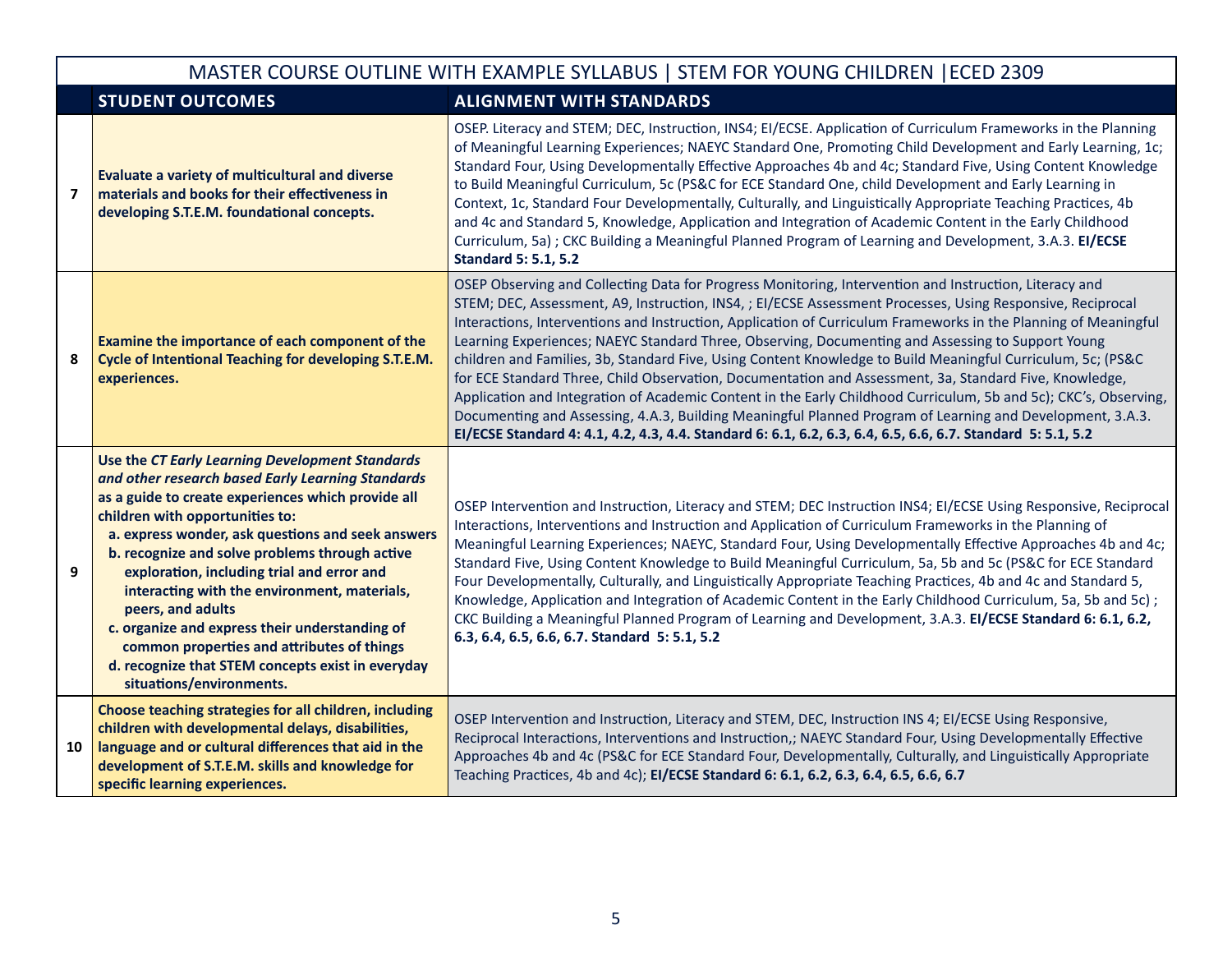|    | MASTER COURSE OUTLINE WITH EXAMPLE SYLLABUS   STEM FOR YOUNG CHILDREN   ECED 2309                                                                                                                                                                                           |                                                                                                                                                                                                                                                                                                                                                                                                                                                                                                                                                                                                                                                                                                                                                                                                                                                              |  |  |
|----|-----------------------------------------------------------------------------------------------------------------------------------------------------------------------------------------------------------------------------------------------------------------------------|--------------------------------------------------------------------------------------------------------------------------------------------------------------------------------------------------------------------------------------------------------------------------------------------------------------------------------------------------------------------------------------------------------------------------------------------------------------------------------------------------------------------------------------------------------------------------------------------------------------------------------------------------------------------------------------------------------------------------------------------------------------------------------------------------------------------------------------------------------------|--|--|
|    | <b>STUDENT OUTCOMES</b><br><b>ALIGNMENT WITH STANDARDS</b>                                                                                                                                                                                                                  |                                                                                                                                                                                                                                                                                                                                                                                                                                                                                                                                                                                                                                                                                                                                                                                                                                                              |  |  |
| 11 | <b>Create a resource file of Developmentally</b><br>Appropriate S.T.E.M. experiences based on<br>developmental theories that stimulate all children's<br>curiosity, including children with developmental<br>delays, disabilities, language and or cultural<br>differences. | OSEP Intervention and Instruction, Literacy and STEM; DEC Instruction INS4; EI/ECSE Using Responsive, Reciprocal<br>Interactions, Interventions and Instruction and Application of Curriculum Frameworks in the Planning of<br>Meaningful Learning Experiences; NAEYC, Standard Four, Using Developmentally Effective Approaches 4b and 4c;<br>Standard Five, Using Content Knowledge to Build Meaningful Curriculum, 5a, 5b and 5c (PS&C for ECE Standard<br>Four Developmentally, Culturally, and Linguistically Appropriate Teaching Practices, 4b and 4c and Standard 5,<br>Knowledge, Application and Integration of Academic Content in the Early Childhood Curriculum, 5a, 5b and 5c);<br>CKC Building a Meaningful Planned Program of Learning and Development, 3.A.3<br>El/ECSE Standard 6: 6.1, 6.2, 6.3, 6.4, 6.5, 6.6, 6.7. Standard 5: 5.1, 5.2 |  |  |
| 12 | Develop Home School connections to support young<br>children in S.T.E.M. learning and development.                                                                                                                                                                          | OSEP, Working with Children and Families from Diverse Backgrounds, Engaging and Communicating with<br>Families; DEC, Family, FI and F6, EI/ECSE, Using Responsive, Reciprocal Interactions, Interventions and Instruction,<br>Partnering with Families, NAEYC, Standard Two, Building Family and Community Relationships, 2a, 2b and 2c;<br>(PS&C for ECE, Standard Two, Family-Teacher Partnerships and Community Connections, 2a, 2b and 2c); CKC's,<br>Building Family and Community Relationships. 5.A.1, and 5.A.2. El/ECSE Standard 6: 6.1, 6.2, 6.3, 6.4, 6.5, 6.6,<br>6.7. Standard 2: 2.1, 2.2, 2.3                                                                                                                                                                                                                                                 |  |  |
| 13 | Describe resources available for STEM experiences<br>that can be used to provide meaningful inclusion of<br>all children.                                                                                                                                                   | OSEP Collaborating; DEC Teaming & Collaboration TC2 and Environments, E4; NAEYC, Standard Six Becoming a<br>Professional;6a, 6c 6e (PS&C for ECE, Standard Six, Professionalism as an Early Childhood Educator, 6a, 6c and<br>6d); CKC's Promoting Child Development & Early Learning 1. B.3. EI/ECSE Standard-None                                                                                                                                                                                                                                                                                                                                                                                                                                                                                                                                          |  |  |

# **Course Content: The following topics will be covered:**

| MASTER COURSE OUTLINE WITH EXAMPLE SYLLABUS   STEM FOR YOUNG CHILDREN   ECED 2309                                                                                                 |                                                                                                                                                                                                                                                                                                                                                                                                                                                                                                                                                                                                                                                                |  |
|-----------------------------------------------------------------------------------------------------------------------------------------------------------------------------------|----------------------------------------------------------------------------------------------------------------------------------------------------------------------------------------------------------------------------------------------------------------------------------------------------------------------------------------------------------------------------------------------------------------------------------------------------------------------------------------------------------------------------------------------------------------------------------------------------------------------------------------------------------------|--|
| <b>COURSE CONTENT</b><br><b>ALIGNMENT WITH STANDARDS</b>                                                                                                                          |                                                                                                                                                                                                                                                                                                                                                                                                                                                                                                                                                                                                                                                                |  |
| <b>Interrelatedness of Science, Technology, Engineering</b><br>and Math                                                                                                           | OSEP, Intervention and Instruction, Literacy and STEM and Technology; DEC, Instruction, INS4, El/ECSE Using<br>Responsive, Reciprocal Interactions, Interventions and Instruction, Application of Curriculum Frameworks in<br>the Planning of Meaningful Learning Experiences; NAEYC Standard Five, Using Content Knowledge to Build<br>Meaningful Curriculum, 5a, (PS&C for ECE, Standard Five, Knowledge, Application, and Integration of Academic<br>Content in the Early childhood Curriculum, 5a,); CKC's, Building a Meaningful Planned Program of Learning and<br>Development, 3.A.3 EI/ECSE Standard 6: 6.1, 6.2, 6.3, 6.4, 6.5, 6.6, 6.7. 5: 5.1, 5.2 |  |
| The natural desire of all children, including those<br>with developmental delays, disabilities, language<br>and or cultural differences, to explore, learn and<br>solve problems. | OSEP, Supporting Social and Emotional Development, DEC, Instruction, INS4, EI/ECSE Using Responsive,<br>Reciprocal Interactions, Interventions and Instruction; NAEYC, Standard One, Child Development and Learning<br>in Context, 1b, Standard Four, Using Developmentally Effective Approaches, 4a and 4b; (PS&C Standard One,<br>Child Development and Learning in Context, 1a and 1b and Standard Four, Developmentally, Culturally, and<br>Linguistically Appropriate Teaching Practices, 4a and 4b); CKC's Promoting child Development and Early Learning,<br>1.A.1 EI/ECSE Standard 6: 6.1, 6.2, 6.3, 6.4, 6.5, 6.6, 6.7                                |  |
| The N.A.E.Y.C. position statements on inclusion,<br>mathematics, science, and technology and their<br>impact on teaching and learning.                                            | OSEP Working with Children from Diverse Backgrounds, Literacy and STEM, Technology; NAEYC Standard<br>Six, Becoming a Professional, 6a, 6b, 6c, 6d; (PS&C for ECE, Professionalism as an Early Childhood Educator,<br>6a,6b,6c,6d, and 6e). El/ECSE Standard-None                                                                                                                                                                                                                                                                                                                                                                                              |  |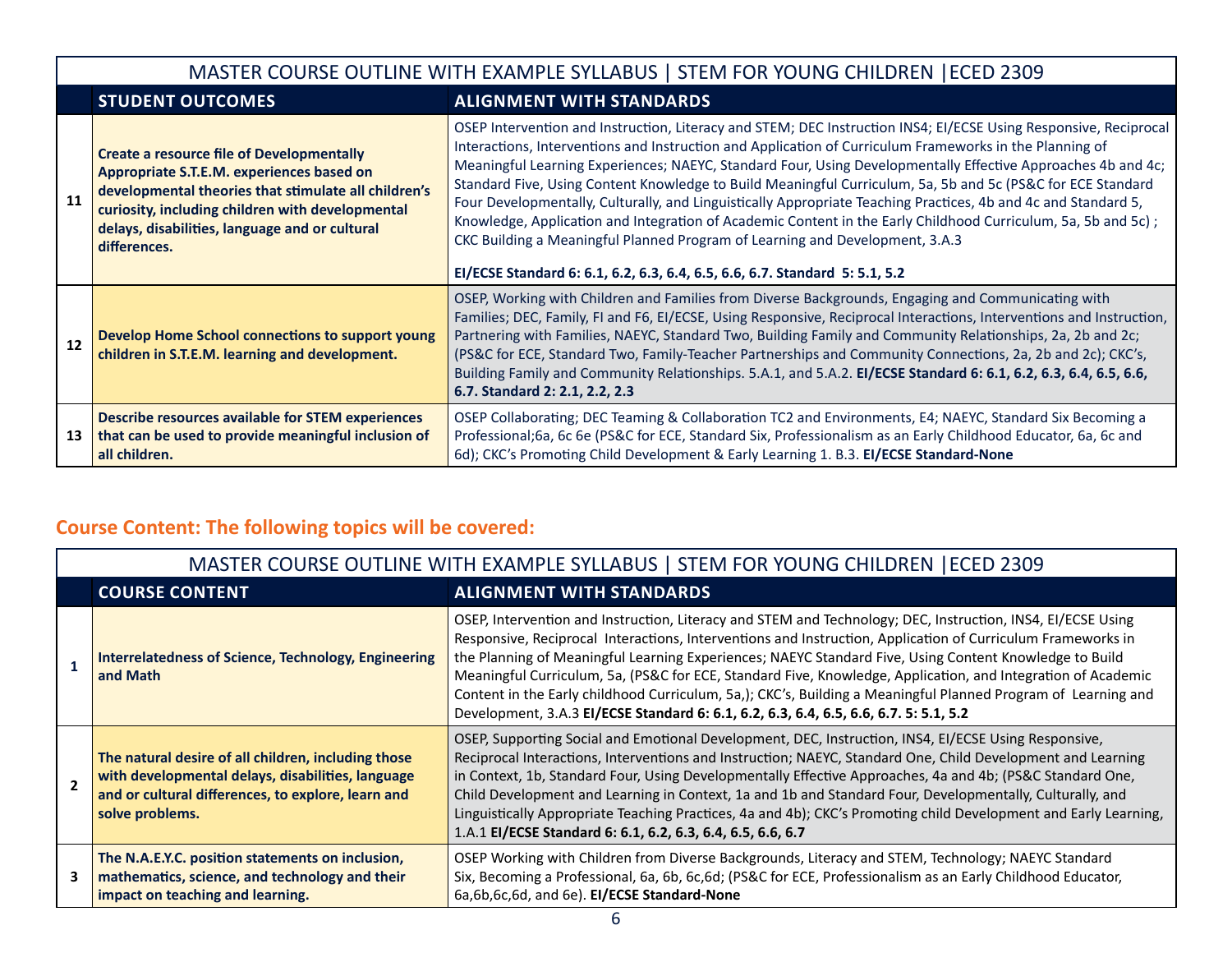| MASTER COURSE OUTLINE WITH EXAMPLE SYLLABUS   STEM FOR YOUNG CHILDREN   ECED 2309 |                                                                                                                                        |                                                                                                                                                                                                                                                                                                                                                                                                                                                                                                                                                                                                                                                                                                                                                                                                                                                                                                                                                                                                                       |  |  |
|-----------------------------------------------------------------------------------|----------------------------------------------------------------------------------------------------------------------------------------|-----------------------------------------------------------------------------------------------------------------------------------------------------------------------------------------------------------------------------------------------------------------------------------------------------------------------------------------------------------------------------------------------------------------------------------------------------------------------------------------------------------------------------------------------------------------------------------------------------------------------------------------------------------------------------------------------------------------------------------------------------------------------------------------------------------------------------------------------------------------------------------------------------------------------------------------------------------------------------------------------------------------------|--|--|
|                                                                                   | <b>COURSE CONTENT</b>                                                                                                                  | <b>ALIGNMENT WITH STANDARDS</b>                                                                                                                                                                                                                                                                                                                                                                                                                                                                                                                                                                                                                                                                                                                                                                                                                                                                                                                                                                                       |  |  |
| 4                                                                                 | <b>Developmental theories and foundational concepts</b><br>in each category of S.T.E.M.                                                | OSEP Literacy and STEM, Technology; EI/ECSE Child Development and Early Learning, , Application of Curriculum<br>Frameworks in the Planning of Meaningful Learning Experiences,; NAEYC Standard One, Promoting child<br>Development and Early Learning, 1b; Standard Five, Using Content Knowledge to Build Content Knowledge,<br>5a and 5b; (PS&C for ECE, Knowledge, Application and Integration of Academic Content in the Early Childhood<br>Curriculum, 5a and 5b); CKC's Promoting Child Development & Early Learning 1.B.3. El/ECSE Standard 1: 1.1, 1.2,<br>1.3, 1.4. Standard 5: 5.1, 5.2                                                                                                                                                                                                                                                                                                                                                                                                                    |  |  |
| 5                                                                                 | An inclusive environment conducive to S.T.E.M.<br>enrichment.                                                                          | OSEP Intervention and Instruction, Technology, Literacy and STEM; DEC, Instruction INS4, Environments,<br>E4; EI/ESCE Using Responsive, Reciprocal Interactions, Interventions and Instruction; NAEYC Standard One,<br>Promoting Child Development and Early Learning, 1b; Standard Four, Using Developmentally Effective<br>Approaches, 4b; (PS&C for ECE Standard One, Child Development and Learning in Context, 1c, and Standard Four,<br>Developmentally, Culturally, and Linguistically Appropriate Teaching Practices, 4b and 4c). El/ECSE Standard 6:<br>6.1, 6.2, 6.3, 6.4, 6.5, 6.6, 6.7                                                                                                                                                                                                                                                                                                                                                                                                                    |  |  |
| 6                                                                                 | Developmentally appropriate technology (including<br>hardware and software) for children and adults<br>including assistive technology. | OSEP Intervention and Instruction and Technology; DEC Instruction, INS4; Environments, E4 EI/ECSE, Using<br>Responsive, Reciprocal Interactions, Interventions and Instruction, Application of Curriculum Frameworks<br>in the Planning of Meaningful Learning Experiences; NAEYC Standard Four, Using Developmentally Effective<br>Approaches 4b and 4c; Standard Five, Using Content Knowledge to Build Meaningful Curriculum, 5a; (PS&C for<br>ECE Standard Four Developmentally, Culturally, and Linguistically Appropriate Teaching Practices, 4b and Standard<br>5, Knowledge, Application and Integration of Academic Content in the Early Childhood Curriculum, 5a, 5b); El/<br>ECSE Standard 6: 6.1, 6.2, 6.3, 6.4, 6.5, 6.6, 6.7. Standard 5: 5.1, 5.2                                                                                                                                                                                                                                                      |  |  |
| $\overline{\mathbf{z}}$                                                           | Using Loose Parts, books and other no/low-cost<br>multi-cultural and diverse materials to teach S.T.E.M.<br>foundational concepts.     | OSEP. Literacy and STEM; DEC, Instruction, INS4; EI/ECSE. Application of Curriculum Frameworks in the Planning<br>of Meaningful Learning Experiences; NAEYC Standard One, Promoting Child Development and Early Learning, 1c;<br>Standard Four, Using Developmentally Effective Approaches 4b and 4c; Standard Five, Using Content Knowledge<br>to Build Meaningful Curriculum, 5c (PS&C for ECE Standard One, child Development and Early Learning in<br>Context, 1c, Standard Four Developmentally, Culturally, and Linguistically Appropriate Teaching Practices, 4b<br>and 4c and Standard 5, Knowledge, Application and Integration of Academic Content in the Early Childhood<br>Curriculum, 5a); CKC Building a Meaningful Planned Program of Learning and Development, 3.A.3. El/ECSE<br><b>Standard 5: 5.1, 5.2</b>                                                                                                                                                                                          |  |  |
| 8                                                                                 | The Cycle of Intentional Teaching for developing<br>S.T.E.M. experiences.                                                              | OSEP Observing and Collecting Data for Progress Monitoring, Intervention and Instruction, Literacy and<br>STEM; DEC, Assessment, A9, Instruction, INS4, ; EI/ECSE Assessment Processes, Using Responsive, Reciprocal<br>Interactions, Interventions and Instruction, Application of Curriculum Frameworks in the Planning of Meaningful<br>Learning Experiences; NAEYC Standard Three, Observing, Documenting and Assessing to Support Young<br>children and Families, 3b, Standard Five, Using Content Knowledge to Build Meaningful Curriculum, 5c; (PS&C<br>for ECE Standard Three, Child Observation, Documentation and Assessment, 3a, Standard Five, Knowledge,<br>Application and Integration of Academic Content in the Early Childhood Curriculum, 5b and 5c); CKC's, Observing,<br>Documenting and Assessing, 4.A.3, Building Meaningful Planned Program of Learning and Development, 3.A.3.<br>El/ECSE Standard 4: 4.1, 4.2, 4.3, 4.4. Standard 6: 6.1, 6.2, 6.3, 6.4, 6.5, 6.6, 6.7. Standard 5: 5.1, 5.2 |  |  |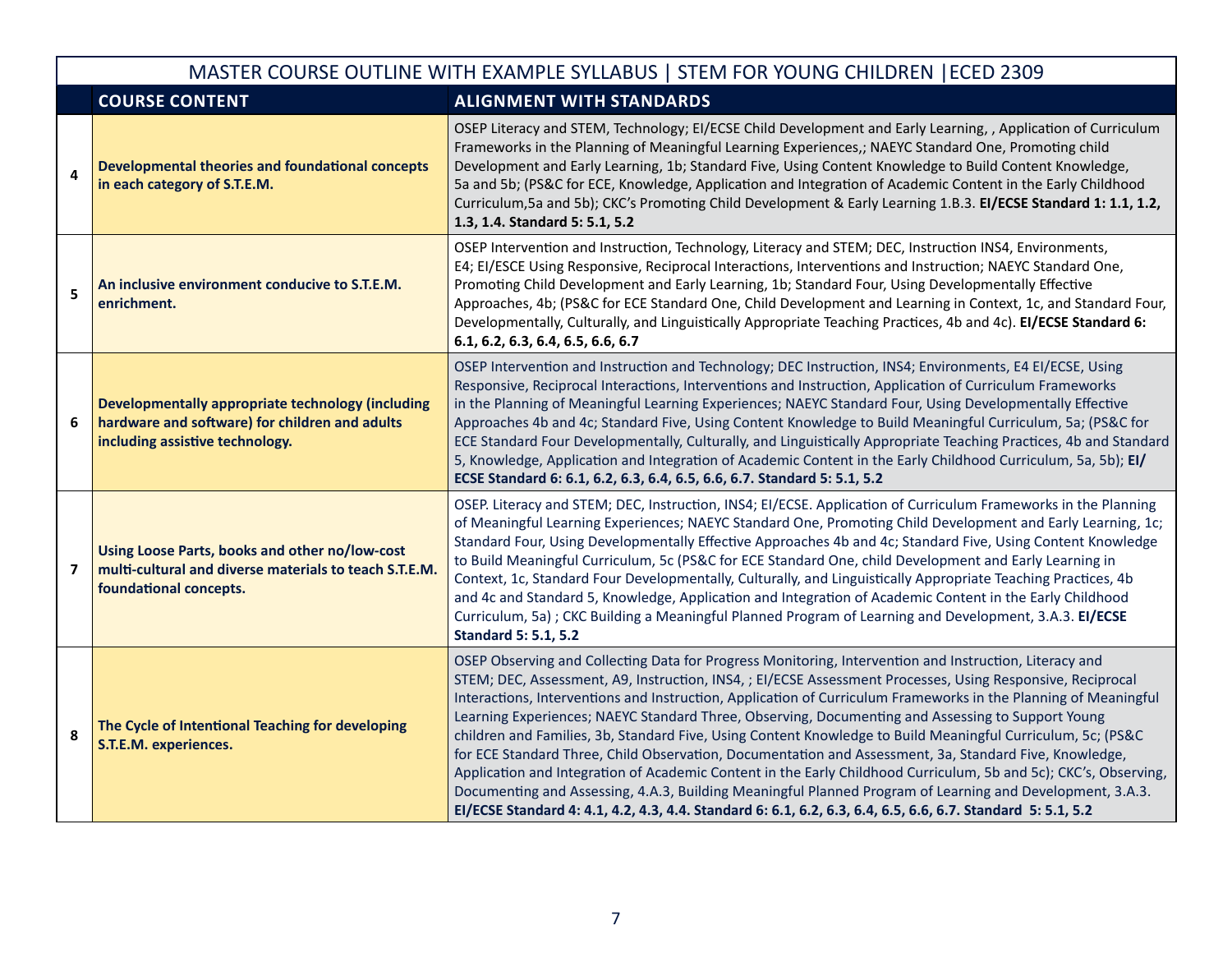## MASTER COURSE OUTLINE WITH EXAMPLE SYLLABUS | STEM FOR YOUNG CHILDREN |ECED 2309

|    | <b>COURSE CONTENT</b>                                                                                                                                                                                                                                                                                                                                                                                                                                                                                                                                                                                | <b>ALIGNMENT WITH STANDARDS</b>                                                                                                                                                                                                                                                                                                                                                                                                                                                                                                                                                                                                                                                                                                                                                                                                                               |  |
|----|------------------------------------------------------------------------------------------------------------------------------------------------------------------------------------------------------------------------------------------------------------------------------------------------------------------------------------------------------------------------------------------------------------------------------------------------------------------------------------------------------------------------------------------------------------------------------------------------------|---------------------------------------------------------------------------------------------------------------------------------------------------------------------------------------------------------------------------------------------------------------------------------------------------------------------------------------------------------------------------------------------------------------------------------------------------------------------------------------------------------------------------------------------------------------------------------------------------------------------------------------------------------------------------------------------------------------------------------------------------------------------------------------------------------------------------------------------------------------|--|
| 9  | The CT Early Learning Development Standards and<br>other research based Early Learning Standards as<br>a guide to create experiences which provide all<br>children with opportunities to:<br>a. express wonder, ask questions and seek answers<br>b. recognize and solve problems through active<br>exploration, including trial and error and<br>interacting with the environment, materials,<br>peers, and adults<br>c. organize and express their understanding of<br>common properties and attributes of things<br>d. recognize that STEM concepts exist in everyday<br>situations/environments. | OSEP Intervention and Instruction, Literacy and STEM; DEC Instruction INS4; EI/ECSE Using Responsive, Reciprocal<br>Interactions, Interventions and Instruction and Application of Curriculum Frameworks in the Planning of<br>Meaningful Learning Experiences; NAEYC, Standard Four, Using Developmentally Effective Approaches 4b and 4c;<br>Standard Five, Using Content Knowledge to Build Meaningful Curriculum, 5a, 5b and 5c (PS&C for ECE Standard<br>Four Developmentally, Culturally, and Linguistically Appropriate Teaching Practices, 4b and 4c and Standard 5,<br>Knowledge, Application and Integration of Academic Content in the Early Childhood Curriculum, 5a, 5b and 5c);<br>CKC Building a Meaningful Planned Program of Learning and Development, 3.A.3. El/ECSE Standard 6: 6.1, 6.2,<br>6.3, 6.4, 6.5, 6.6, 6.7. Standard 5: 5.1, 5.2 |  |
| 10 | Teaching strategies for all children, including children<br>with developmental delays, disabilities, language and<br>or cultural differences that aid in the development of<br>S.T.E.M. skills and knowledge.                                                                                                                                                                                                                                                                                                                                                                                        | OSEP Intervention and Instruction, Literacy and STEM, DEC, Instruction INS 4; EI/ECSE Using Responsive,<br>Reciprocal Interactions, Interventions and Instruction,; NAEYC Standard Four, Using Developmentally Effective<br>Approaches 4b and 4c (PS&C for ECE Standard Four, Developmentally, Culturally, and Linguistically Appropriate<br>Teaching Practices, 4b and 4c); EI/ECSE Standard 6: 6.1, 6.2, 6.3, 6.4, 6.5, 6.6, 6.7                                                                                                                                                                                                                                                                                                                                                                                                                            |  |
| 11 | <b>Developmentally Appropriate S.T.E.M. Experiences</b><br>based on developmental theories that stimulate<br>all children's curiosity, including children with<br>developmental delays, disabilities, language and or<br>cultural differences.                                                                                                                                                                                                                                                                                                                                                       | OSEP Intervention and Instruction, Literacy and STEM; DEC Instruction INS4; EI/ECSE Using Responsive, Reciprocal<br>Interactions, Interventions and Instruction and Application of Curriculum Frameworks in the Planning of<br>Meaningful Learning Experiences; NAEYC, Standard Four, Using Developmentally Effective Approaches 4b and 4c;<br>Standard Five, Using Content Knowledge to Build Meaningful Curriculum, 5a, 5b and 5c (PS&C for ECE Standard<br>Four Developmentally, Culturally, and Linguistically Appropriate Teaching Practices, 4b and 4c and Standard 5,<br>Knowledge, Application and Integration of Academic Content in the Early Childhood Curriculum, 5a, 5b and 5c);<br>CKC Building a Meaningful Planned Program of Learning and Development, 3.A.3. EI/ECSE Standard 6: 6.1, 6.2,<br>6.3, 6.4, 6.5, 6.6, 6.7. Standard 5: 5.1, 5.2 |  |
| 12 | The Home School connection in S.T.E.M. learning and<br>development.                                                                                                                                                                                                                                                                                                                                                                                                                                                                                                                                  | OSEP, Working with Children and Families from Diverse Backgrounds, Engaging and Communicating with Families;<br>DEC, Family, FI and F6, EI/ECSE, Using Responsive, Reciprocal Interactions, Interventions and Instruction,<br>Partnering with Families, NAEYC, Standard Two, Building Family and Community Relationships, 2a, 2b and 2c;<br>(PS&C for ECE, Standard Two, Family-Teacher Partnerships and Community Connections, 2a, 2b and 2c); CKC's,<br>Building Family and Community Relationships. 5.A.1, and 5.A.2. El/ECSE Standard 6: 6.1, 6.2, 6.3, 6.4, 6.5, 6.6,<br>6.7. Standard 2: 2.1, 2.2, 2.3                                                                                                                                                                                                                                                  |  |
| 13 | Resources available for STEM experiences that can be<br>used to provide meaningful inclusion of all children.                                                                                                                                                                                                                                                                                                                                                                                                                                                                                        | OSEP Collaborating; DEC Teaming & Collaboration TC2 and Environments, E4; NAEYC, Standard Six Becoming a<br>Professional;6a, 6c 6e (PS&C for ECE, Standard Six, Professionalism as an Early Childhood Educator, 6a, 6c and<br>6d); CKC's Promoting Child Development & Early Learning 1. B.3. El/ECSE Standard-None                                                                                                                                                                                                                                                                                                                                                                                                                                                                                                                                           |  |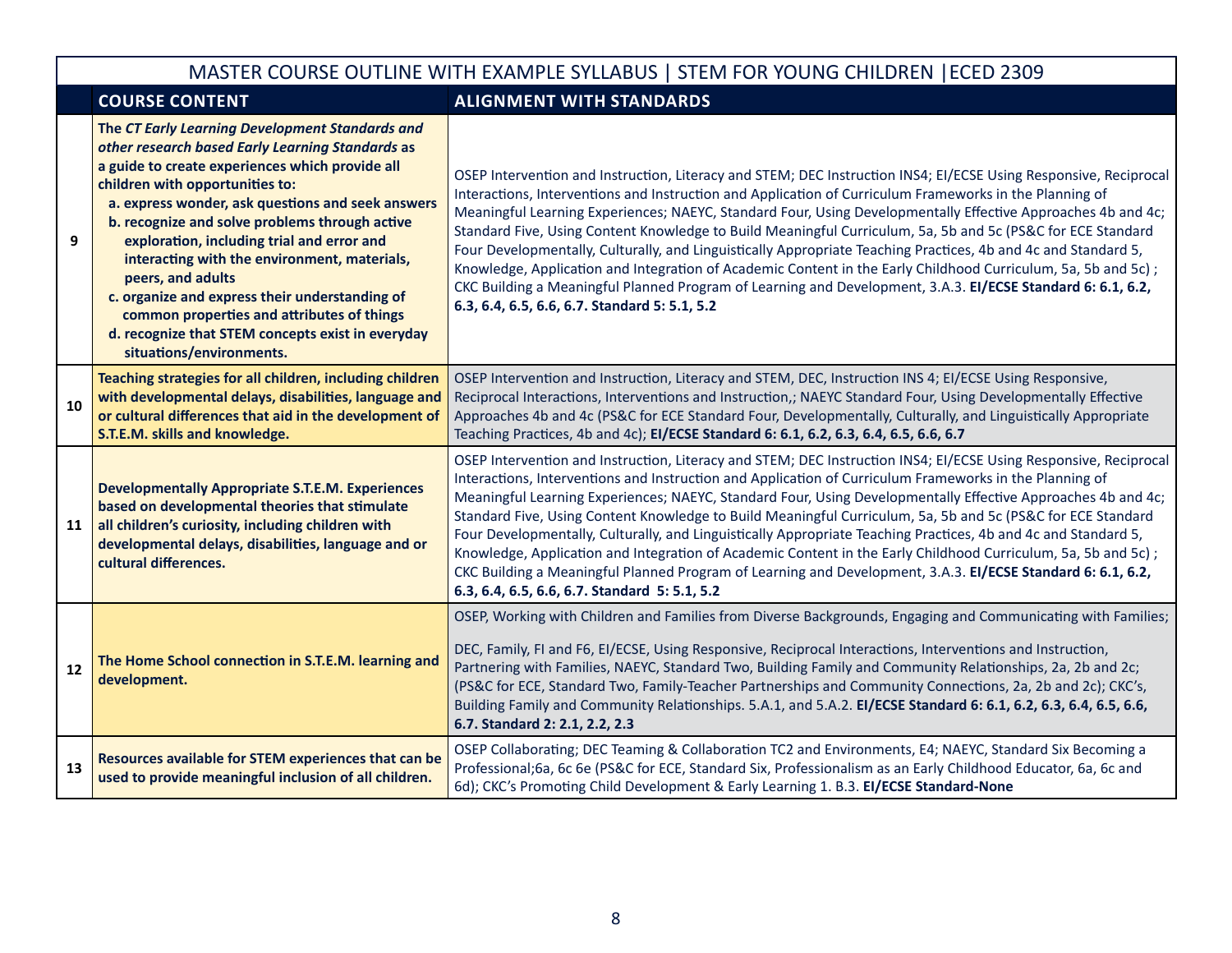## **STANDARDS**

CT State Core Knowledge and Competencies (CKC)

Division of Early Childhood of the Council for Exceptional Children (DEC)

Early Intervention/Early Childhood Special Education (EI/ECSE)

National Association for the Education of Young Children (NAEYC)

Office of Special Education Programs (OSEP)

Professional Standards and Competencies for Early Childhood Educators (PS&CECE)

## **KEY EXPERIENCES**

- 1. (CO 1) Describe the interrelatedness of Science, Technology, Engineering and Math.
- 2. (CO 2, CO 5, CO 11) Reflect on ways (such as, the environment, materials, technology, and experiences) to support and encourage all children, including children with developmental delays, disabilities, language and or cultural differences, natural desires to explore, learn and solve problems.
- 3. (CO 3) Review the developmental theories and foundational concepts of S.T.E.M. education.
- 4. (CO6) Read and reflect on N.A.E.Y.C. position statements on inclusion, technology, mathematics, and science.
- 5. (CO 4) Evaluate the environment for inclusion and S.T.E.M. enrichment elements.
- 6. (CO 8, CO 9, CO 10) Examine the Cycle of Intentional Teaching, teaching strategies and the E.L.D.S. Science and Math Standards for all children, including children with developmental delays, disabilities, language and or cultural differences.
- 7. (CO 3) Identify and describe the process of the Scientific Method of Inquiry and apply it to a variety of foundational science concepts such as cause and effect, properties of matter, characteristics of living things, etc.
- 8. (CO 7) Use a variety of materials to demonstrate core math concepts such as one to one correspondence, ordinality (counting), cardinality, seriation, patterning, etc.
- 9. (CO 3) Develop engineering experiences to solve a specific problem, i.e., plan and build to identify engineering concepts.
- 10. (CO 5) Compare and contrast the appropriateness of the use of technology including assistive technology, and various software for young children
- 11. (CO 7) Evaluate a variety of multicultural and diverse materials and books for their effectiveness in developing S.T.E.M. foundational concepts.
- 12. (CO 10, CO 11 and CO 12) Learning Experience Plans (L.E.P.) for each S.T.E.M. category using the E.L.D.S. One L.E.P. may focus on environment and modifications all LEPS should include a home school connection, (CO 12) Other foci might be a range of materials in science and math as well as how you integrate them throughout the classroom
- 13. (CO 12 and CO13) Create a list of Resources available for STEM experiences that can be used to provide meaningful inclusion of all children including children with developmental delays, disabilities, language and or cultural differences and shared with families.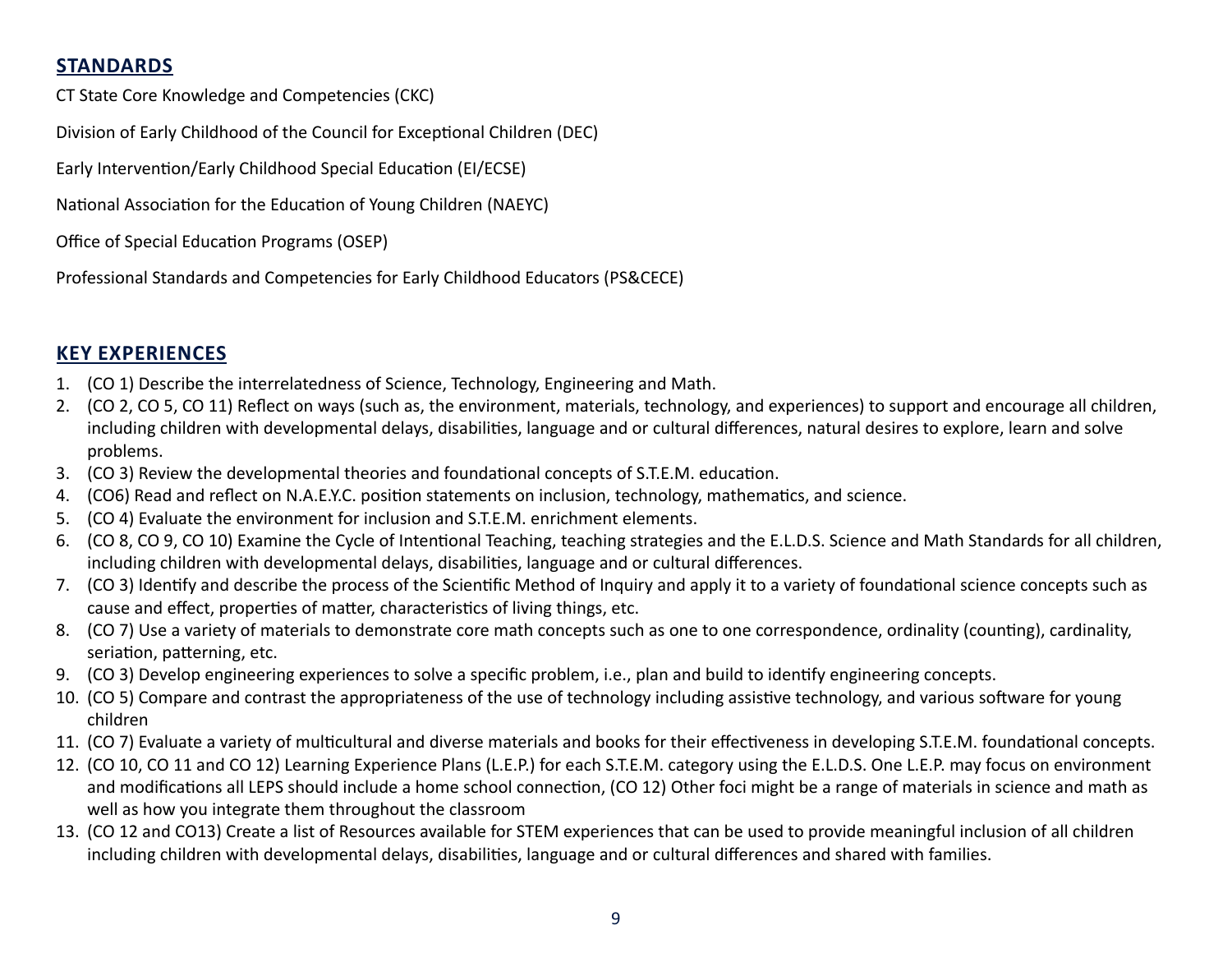## **RESOURCES**

#### **Websites**

- Guiding Principles for Use of Technology with Early Learners *<https://tech.ed.gov/earlylearning/principles/>*
- Loose Parts: Construction *<https://fairydustteaching.com/2016/02/loose-parts-construction-checklist/Loose>* Parts Spotlight on Loose Parts *<https://thiscraftsmanlife.com/2017/07/26/spotlight-on-loose-parts/>*
- Outdoor Play with Loose Parts *<https://www.fantasticfunandlearning.com/outdoor-play-with-loose-parts.html>*
- Early Intervention Technical Assistance Portal *<https://www.eita-pa.org/assistive-technology/aac/>*
- The 7 conservation activities that can help your child with math and more (Piaget) *[https://lovevery.com/community/blog/child-development/](https://lovevery.com/community/blog/child-development/the-7-conservation-activities-that-can-help-yo) [the-7-conservation-activities-that-can-help-your-child-with-math-and-more/](https://lovevery.com/community/blog/child-development/the-7-conservation-activities-that-can-help-yo)*
- The Fred Rogers Center *<https://www.fredrogerscenter.org/>*
- Children and Nature Network *<https://www.childrenandnature.org/>*
- **Guides to Including Young Children with Disabilities in STEM Learning Opportunities.** The *[STEM Innovation for Inclusion in Early Education](https://stemie.fpg.unc.edu/?utm_content=&utm_medium=email&utm_name=&utm_source=govdelivery&utm_term=)  [Center \(STEMIE\)](https://stemie.fpg.unc.edu/?utm_content=&utm_medium=email&utm_name=&utm_source=govdelivery&utm_term=)* recently released two guides on including young children with disabilities in STEM learning opportunities.
- **A Guide to Adaptations.** This guide provides information on how adults can make adaptations to support the access and full participation of young children in STEM learning opportunities. The guide focuses on environment (e.g., room set-up, equipment, how an activity is done, length of time), materials (e.g., adaptations to toys, materials, assistive technology devices), and instruction (e.g., add information, reduce steps). *[https://stemie.fpg.unc.edu/guide-adaptations?utm\\_content=&utm\\_medium=email&utm\\_name=&utm\\_source=govdelivery&utm\\_](https://stemie.fpg.unc.edu/guide-adaptations?utm_content=&utm_medium=email&utm_name=&utm_source=govdelivery&utm_term=) [term=](https://stemie.fpg.unc.edu/guide-adaptations?utm_content=&utm_medium=email&utm_name=&utm_source=govdelivery&utm_term=)*
- **A Guide to Teaching Practices.** This guide shares practices used by adults (e.g., family members, practitioners) or, in some instances, by other children to help facilitate children's participation in everyday routines, learning experiences, and activities. Using these strategies engages children in activities, maintains their interest, and provides opportunities for them to learn concepts and thinking skills that support STEM learning when using adaptations is not a sufficient support. *[https://stemie.fpg.unc.edu/guide-teachingpractices?utm\\_content=&utm\\_](https://stemie.fpg.unc.edu/guide-teaching-practices?utm_content=&utm_medium=email&utm_name=&utm_source=govdelivery&utm_term=) [medium=email&utm\\_name=&utm\\_source=govdelivery&utm\\_term=](https://stemie.fpg.unc.edu/guide-teaching-practices?utm_content=&utm_medium=email&utm_name=&utm_source=govdelivery&utm_term=)*
- No Child Left Inside *[https://portal.ct.gov/ncli](https://portal.ct.gov/ncli )*

#### **Articles**

- NAEYC Joint Position Statement on Inclusion. *[https://www.naeyc.org/sites/default/files/globally-shared/downloads/PDFs/resources/](https://www.naeyc.org/sites/default/files/globally-shared/downloads/PDFs/resources/position-statements/ps_inclusion_dec_naeyc_ec.pdf) [positionstatements/ps\\_inclusion\\_dec\\_naeyc\\_ec.pdf](https://www.naeyc.org/sites/default/files/globally-shared/downloads/PDFs/resources/position-statements/ps_inclusion_dec_naeyc_ec.pdf)*
- NAEYC Math Position Statement. Early Childhood Mathematics: Promoting Good Beginnings. *[https://www.naeyc.org/sites/default/files/](https://stemie.fpg.unc.edu/guide-teaching-practices?utm_content=&utm_medium=email&utm_name=&utm_source=govdelivery&utm_term=) [globally-shared/downloads/PDFs/resources/position-statements/psmath.pdf](https://stemie.fpg.unc.edu/guide-teaching-practices?utm_content=&utm_medium=email&utm_name=&utm_source=govdelivery&utm_term=)*
- National Science Teachers Association Position Statement: Early Childhood Science Education *[https://www.naeyc.org/sites/default/files/](https://www.naeyc.org/sites/default/files/globally-shared/downloads/PDFs/resources/position-statements/Early%20Childhood%20FINAL%20FINAL%201-30-14%20(1)%20(1).pdf) [globally-shared/downloads/PDFs/resources/positionstatements/Early%20Childhood%20FINAL%20FINAL%201-30-14%20\(1\)%20\(1\).pdf](https://www.naeyc.org/sites/default/files/globally-shared/downloads/PDFs/resources/position-statements/Early%20Childhood%20FINAL%20FINAL%201-30-14%20(1)%20(1).pdf)*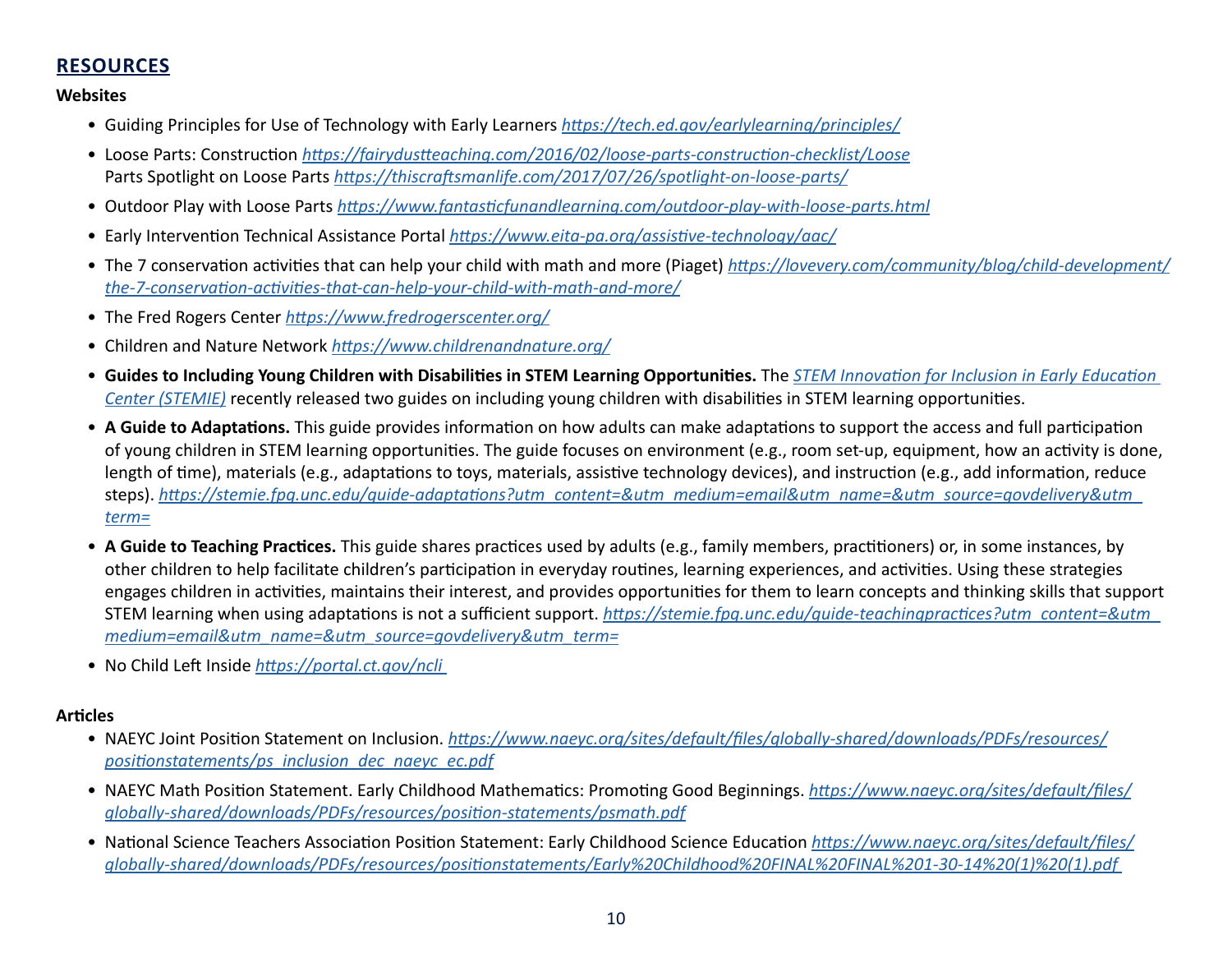- NAEYC Position Statement: Technology and Interactive Media *<https://www.naeyc.org/resources/topics/technology-and-media/>*. Using Technology Appropriately in the Early Childhood Classroom *<https://highscope.org/wp-content/uploads/2018/08/162.pdf>*
- It's Never too Early for S.T.E.M. *<https://www.zerotothree.org/resources/2090-it-s-never-too-early-for-stem>*
- N.A.E.Y.C.: Technology and Young Children: Preschoolers and Kindergartners. *[https://www.naeyc.org/resources/topics/technology-and](https://www.naeyc.org/resources/topics/technology-and-media/preschoolers-and-kindergartners)[media/preschoolers-and-kindergartners](https://www.naeyc.org/resources/topics/technology-and-media/preschoolers-and-kindergartners)*
- Examples of Assistive Technology for Young Children *<https://www.pacer.org/stc/pubs/STC-29.pdf>*
- Examples of Assistive Technology for Young Children *<https://www.pacer.org/stc/pubs/STC-29.pdf>*
- Effective Classroom Practice: Infants and Toddlers *<https://www.naeyc.org/resources/topics/technology-and-media/infants-and-toddlers>*

#### **Videos**

- Assistive Technology *<https://www.eita-pa.org/assistive-technology/>*
- Augmentative and Alternative Communication *<https://www.eita-pa.org/assistive-technology/>*

## **SCIENCE RESOURCES**

#### **Websites**

• NAEYC: 10 Tips to Support Science Learning. *<https://www.naeyc.org/our-work/families/support-science-learning>*

#### **Videos**

- *<https://www.easternct.edu/center-for-early-childhood-education/supporting-development/science.html>*
- Liquid, Solids, Gas. h*<ttps://www.youtube.com/watch?v=24Yromifcss>*

#### **Children's Books**

- **Biology** 
	- What Do You Do With a Tail Like This? Steve Jenkins and Robin Page
	- Hairs/ Pelitos by Sandra Cisneros
	- The Very Hungry Caterpillar by Eric Carle
	- Animals in The Forest by Visiting Fellow John Wood
	- I'm the Biggest Thing in the Ocean by Kevin Sherry (math concepts of size)
- **Botany** 
	- The Tiny Seed Eric Carle
	- Planting a Rainbow Lois Ehlert The Carrot Seed by Ruth Krauss. *<https://www.youtube.com/watch?v=zl0FECcSX-M>*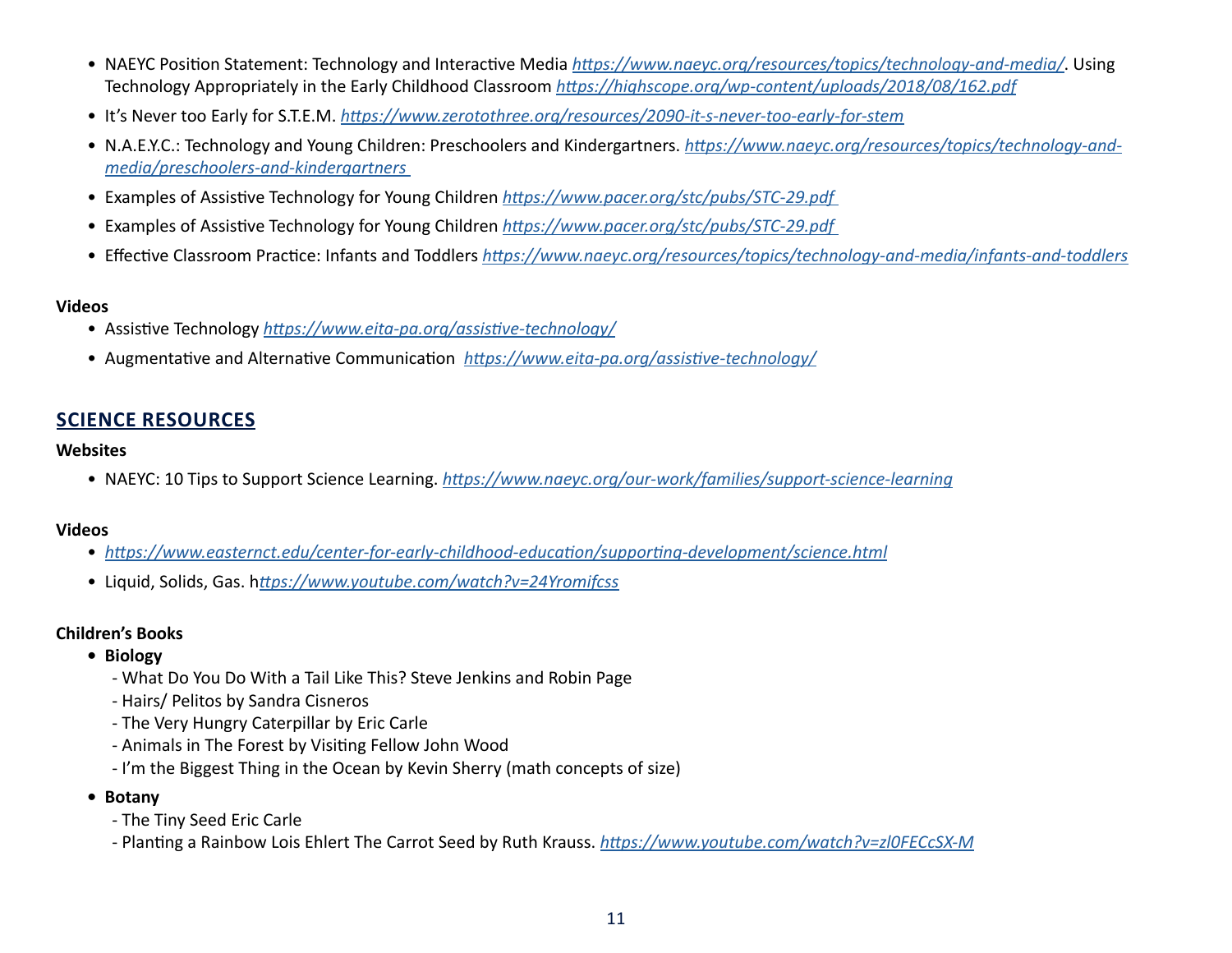#### **• Physical Science**

- What Do Wheels Do All Day? April Jones Prince
- Motion: Push and Pull, Fast and Slow by Darlene R. Stille. *<https://www.youtube.com/watch?v=qTEvLIPzW28>*
- Magnet Max by Monica Lozano Hughes

#### **• Earth Science**

- Drop: An Adventure through the Water Cycle by Kate Moon
- Once in a Full Moon by Carolinda Goodman A Rock is Lively by Dianna Hutts Aston
- **Chemistry** 
	- Pete the Cat and the Supercool Science Fair by James Dean

## **TECHNOLOGY RESOURCES**

- Technology Activities *<https://www.teachingexpertise.com/classroom-ideas/technology-activities-for-preschoolers/>*
- Integrating Technology into a Preschool Classroom *<https://www.youtube.com/watch?v=uYoCfBA9Xpc>*
- Eastern Video Technology in the Classroom. *<https://www.youtube.com/watch?v=29ylsrxof48>*

## **ENGINEERING RESOURCES**

- Multiple NAEYC articles regarding Engineering and other STEM topics. *<https://www.naeyc.org/resources/topics/engineering>*
- Creating and Engineering Design Process (EDP) for the Preschool Classroom *[https://blog.eie.org/creating-an-engineering-design-process-for](https://blog.eie.org/creating-an-engineering-design-process-for-the-preschool-classroom)[the-preschool-classroom](https://blog.eie.org/creating-an-engineering-design-process-for-the-preschool-classroom)*
- How to Teach Engineering to Preschoolers *<https://www.sixthbloom.com/how-to-teach-engineering-to-preschoolers/>*
- Engaging Preschoolers in STEM: It's Easier Than You Think! *[https://dreme.stanford.edu/news/engaging-preschoolers-stem-it-s-easier-you](https://dreme.stanford.edu/news/engaging-preschoolers-stem-it-s-easier-you-think)[think](https://dreme.stanford.edu/news/engaging-preschoolers-stem-it-s-easier-you-think)*

### **Videos**

- Introducing a preschool engineering curriculum *<https://www.eie.org/stem-curricula/engineering-grades-prek-8/wee-engineer>*
- What's an Engineer? (A great video to explain the field of engineering to preservice teachers) *[https://www.youtube.com/](https://www.youtube.com/watch?v=owHF9iLyxic) [watch?v=owHF9iLyxic](https://www.youtube.com/watch?v=owHF9iLyxic)*

## **Podcasts**

• Baby Steps to STEM on The Preschool Podcast *<https://podcasts.apple.com/us/podcast/baby-steps-to-stem/id1134688873?i=1000415987927>*

## **Children's Books**

• The Most Magnificent Thing, by Ashley Spires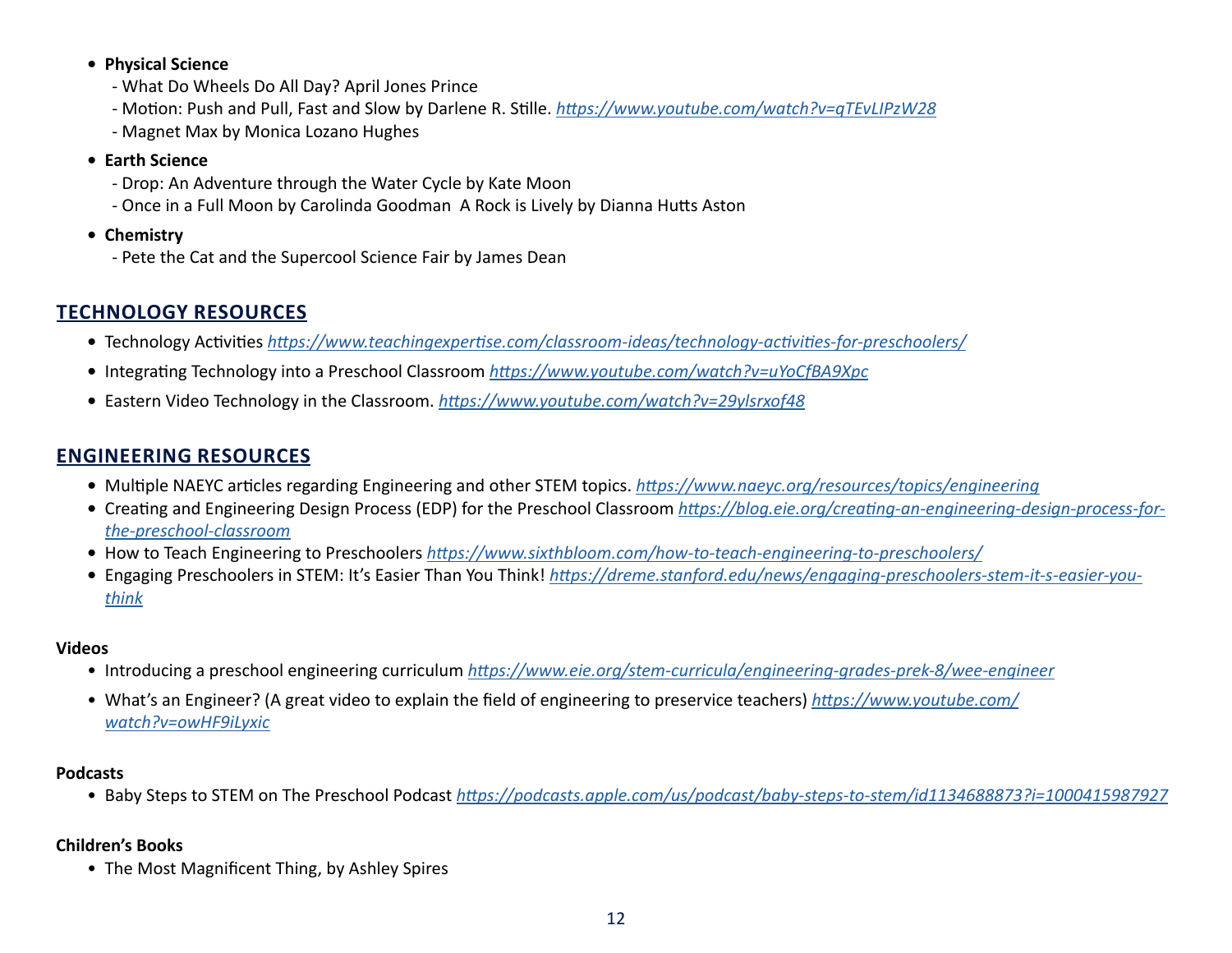- What Do You Do With an Idea?, by Kobi Yamada, illustrated by Mae Besom
- If I Built a Car, by Chris Van Dusen
- If I Built a House, by Chris Van Dusen
- The Little Red Fort, by Brenda Maier, illustrated by Sonia Sanchez
- The Carpenter, by Bruna Barros.

#### **MATH RESOURCES**

#### **Websites**

• Math Skills at Different Ages *<https://www.understood.org/articles/en/math-skills-what-to-expect-at-different-ages>*

#### **Articles**

- Teaching Math to Young Children from the What Works Clearinghouse.(Discusses core math concepts, developmental progressions, and recommendations for instruction) *[https://ies.ed.gov/ncee/wwc/Docs/practiceguide/early\\_math\\_pg\\_111313.pdf](https://ies.ed.gov/ncee/wwc/Docs/practiceguide/early_math_pg_111313.pdf)*
- NAEYC Making Math Meaningful for Young Children *<https://www.naeyc.org/resources/pubs/tyc/oct2014/making-math-meaningful>*
- Edutopia: A Playful Approach to Math *<https://www.edutopia.org/article/playful-approach-math>*

#### **Videos:**

- EastConn Cardinality. *<https://www.youtube.com/watch?v=hlralpEkUqM>*
- EastConn Counting *<https://www.youtube.com/watch?v=6ppJgu6qaZM>*
- EastConn Geometry *<https://www.youtube.com/watch?v=cZghiQN2U5E>*
- EastConn One-to-one correspondence *<https://www.youtube.com/watch?v=FLehpAp0OyA>*
- EastConn Recognition of Quantity *<https://www.youtube.com/watch?v=D-XeK6kr9g0>*
- EastConn Measurement *<https://www.youtube.com/watch?v=mpPN9hIz1mk>*
- EastConn data *[https://www.youtube.com/watch?v=or7d-i4hQ\\_4](https://www.youtube.com/watch?v=or7d-i4hQ_4)*

#### **Podcasts:**

• Building a Curious and Playful Early Childhood Math Community. *[https://blog.stenhouse.com/podcast-building-a-curious-and-playful-early](https://blog.stenhouse.com/podcast-building-a-curious-and-playful-early-childhood-math-community)[childhood-math-community](https://blog.stenhouse.com/podcast-building-a-curious-and-playful-early-childhood-math-community)*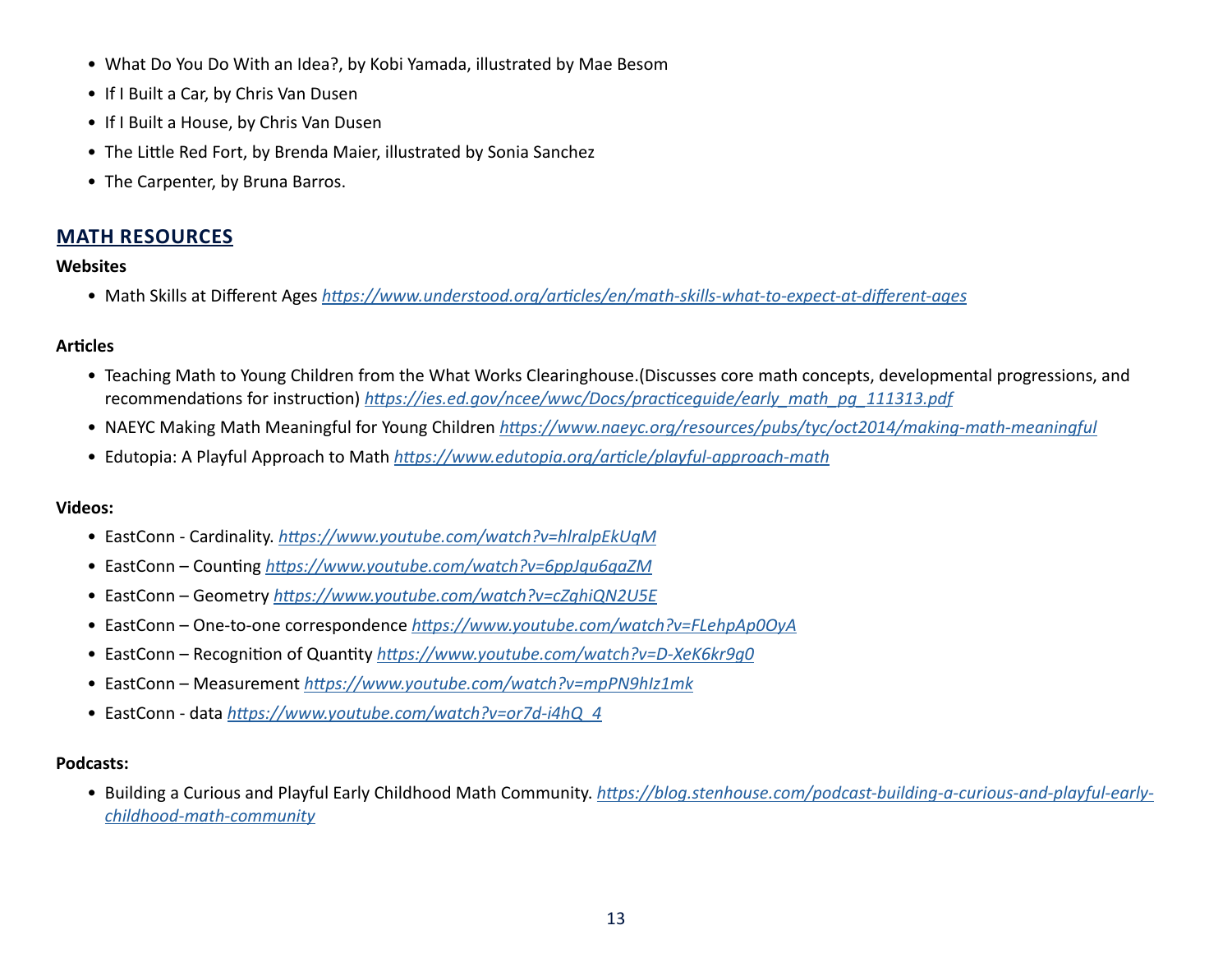#### **Children's Books:**

- Inch by Inch, Leo Lionni (measurement)
- Mouse Count, Ellen Stoll Walsh (Counting cardinality)
- Mouse Shapes, Ellen Stoll Walsh (geometry)
- Rosie's Walk, Pat Hutchins (Spatial Relations)
- The Doorbell Rang, Pat Hutchins (subtraction)
- Five Creatures, Emily Jenkins (classification). *<https://www.youtube.com/watch?v=jCf3nC7wMaU>*
- Round is a Pancake, Joan Sullivan Baranski (geometry). *<https://www.youtube.com/watch?v=-VE9s7GK3eg>*
- How Much is a Million, David Schwartz (quantity). *<https://www.youtube.com/watch?v=T5f0Sncb2NI>*

|                  | MASTER COURSE OUTLINE WITH EXAMPLE SYLLABUS   STEM FOR YOUNG CHILDREN   ECED 2309                                                                                                                                                                                          |                                                   |                                                                            |                                                            |  |  |
|------------------|----------------------------------------------------------------------------------------------------------------------------------------------------------------------------------------------------------------------------------------------------------------------------|---------------------------------------------------|----------------------------------------------------------------------------|------------------------------------------------------------|--|--|
| <b>DATE</b>      | <b>TOPIC AND LEARNING ACTIVITY</b>                                                                                                                                                                                                                                         | <b>ALIGNMENT WITH</b><br><b>COURSE OBJECTIVES</b> | <b>ASSIGNMENTS</b>                                                         | <b>ALIGNMENT</b><br><b>WITH STUDENT</b><br><b>OUTCOMES</b> |  |  |
| <b>Week</b><br>1 | Introductions, review syllabus. Discussion of the<br>definitions and interrelatedness of Science, Technology,<br><b>Engineering and Math</b>                                                                                                                               | C.0.1                                             | Read and reflect on the NAEYC Position. Statement on<br>Inclusion          |                                                            |  |  |
| $\overline{2}$   | Children's natural desire to explore, learn, solve<br>problems                                                                                                                                                                                                             | C.0.2                                             | Read and reflect on the NAEYC Position. Statement on<br>Technology         |                                                            |  |  |
| 3                | Developmental theories and central concepts of<br>Science and Engineering including scientific method<br>and problem solving. Using the domains Early Learning<br><b>Development Standards of Cognition, Science, Math</b>                                                 | C.O.3 and CO 10                                   | Read and reflect on the NAEYC Position. Statement on<br>Science            | SO <sub>6</sub>                                            |  |  |
| 4                | Theories and central conceptscontinued<br>The 7 conservation activities that can help your child<br>with math and more (Piaget)<br>https://lovevery.com/community/blog/chi ld-<br>development/the-7-conservationactivities-that-can-help-<br>your-child-withmath-and-more/ | C.0.3                                             | Read and reflect on the NAEYC Position. Statement on<br><b>Mathematics</b> | SO 6                                                       |  |  |
| 5                | <b>STEM Environment</b>                                                                                                                                                                                                                                                    | C.0.4                                             |                                                                            | SO <sub>6</sub>                                            |  |  |
| 6                | <b>Review position statements and DAP and Assistive</b><br><b>Technology</b>                                                                                                                                                                                               | $C.0.5$ and $CO6$                                 |                                                                            |                                                            |  |  |